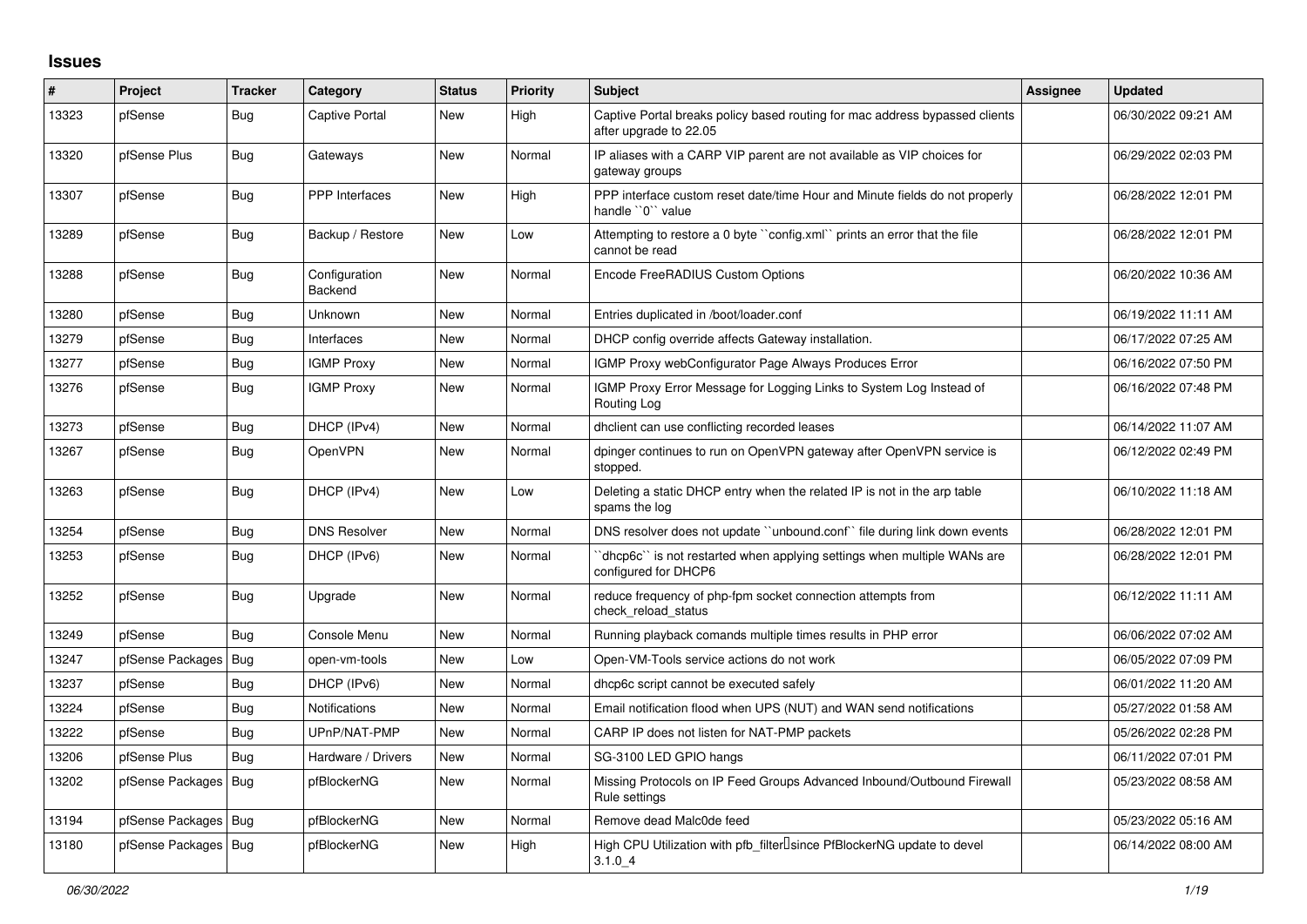| #     | Project                | <b>Tracker</b> | Category                                        | <b>Status</b> | Priority | <b>Subject</b>                                                                                                                      | <b>Assignee</b> | <b>Updated</b>      |
|-------|------------------------|----------------|-------------------------------------------------|---------------|----------|-------------------------------------------------------------------------------------------------------------------------------------|-----------------|---------------------|
| 13167 | pfSense                | <b>Bug</b>     | Dynamic DNS                                     | New           | Normal   | phpDynDNS: DigitalOcean ddns update fails (bad request, invalid character<br>'-' in request id)                                     |                 | 06/16/2022 09:30 PM |
| 13158 | pfSense                | <b>Bug</b>     | Web Interface                                   | New           | Normal   | Input validation error when applying limiter changes                                                                                |                 | 05/14/2022 05:32 PM |
| 13144 | pfSense                | Bug            | Rules / NAT                                     | New           | Very Low | Firewall rule entries can get out of sync when entries are deleted while other<br>administrators are editing entries simultaneously |                 | 05/10/2022 07:26 AM |
| 13141 | pfSense Packages       | Bug            | squidguard                                      | New           | Normal   | wrong page squidguard block                                                                                                         |                 | 05/09/2022 05:33 PM |
| 13128 | pfSense Packages       | Bug            | Zabbix                                          | New           | Normal   | Zabbix Agent 6: HA Server Setup                                                                                                     |                 | 05/05/2022 01:55 AM |
| 13110 | pfSense                | Bug            | CARP                                            | New           | Very Low | changing CARP VIP address does not update outbound NAT interface IP                                                                 |                 | 05/03/2022 02:52 PM |
| 13087 | pfSense                | Bug            | <b>OpenVPN</b>                                  | New           | Normal   | OpenVPN Server: hide WINS servers list when netbios option is unchecked<br>while WINS servers is checked                            |                 | 04/22/2022 10:29 AM |
| 13076 | pfSense                | <b>Bug</b>     | Gateway Monitoring                              | New           | Normal   | Marking a gateway as down does not affect IPsec entries using gateway<br>groups                                                     |                 | 06/28/2022 12:01 PM |
| 13074 | pfSense Plus           | Bug            | Cryptographic<br>Modules                        | New           | Normal   | AES-GCM with SafeXcel on Netgate 2100 causes MBUF overload                                                                          |                 | 06/12/2022 11:14 AM |
| 13073 | pfSense Packages   Bug |                | Squid                                           | New           | Normal   | ClamAV - clamd dies with high CPU load and thus the C-ICAP of<br>squid-reverse proxy causes http:500 errors                         |                 | 04/19/2022 05:38 AM |
| 13068 | pfSense                | Bug            | Aliases / Tables                                | New           | Normal   | Error loading rules when URL Table IPs content is empty                                                                             |                 | 04/17/2022 09:07 PM |
| 13067 | pfSense                | Bug            | <b>FilterDNS</b>                                | New           | Normal   | filterdns resolve interval is twice the intended value                                                                              |                 | 04/17/2022 07:45 PM |
| 13053 | pfSense Packages       | Bug            | <b>ACME</b>                                     | New           | Normal   | LoopiaAPI error handling                                                                                                            |                 | 05/05/2022 10:58 AM |
| 13051 | pfSense                | <b>Bug</b>     | Traffic Shaper (ALTQ)                           | <b>New</b>    | Normal   | Firewall traffic shaper by interface selection unknow                                                                               |                 | 04/12/2022 07:03 AM |
| 13046 | pfSense                | Bug            | Rules / NAT                                     | New           | Normal   | Floating rule applied to IPv6 interface with a SLAAC DHCPv6 gateway<br>reports error on boot                                        |                 | 04/11/2022 09:50 AM |
| 13045 | pfSense Packages   Bug |                | WireGuard                                       | New           | Normal   | Firewall floating rules ignore WireGuard traffic                                                                                    |                 | 04/11/2022 09:40 AM |
| 13043 | pfSense Packages       | Bug            | WireGuard                                       | New           | Normal   | OSPF over Wireguard interface doesn't populate neighbors after reboot                                                               |                 | 04/11/2022 09:22 AM |
| 13018 | pfSense Packages   Bug |                | pfBlockerNG                                     | New           | Normal   | TLD and DNSBL Safesearch DOH conflict disables TLD block when<br>conflicting DOH FQDN is deselected or whitelisted                  |                 | 04/01/2022 05:59 PM |
| 13003 | pfSense                | Bug            | Hardware / Drivers                              | New           | Normal   | Malicious Driver Detection event on ixl driver                                                                                      |                 | 06/25/2022 05:00 PM |
| 13000 | pfSense                | Bug            | <b>IPsec</b>                                    | New           | Low      | IPsec AES-GCM encryption algorithm "Key Length" field should be labeled<br>"ICV Length"                                             |                 | 03/30/2022 07:40 AM |
| 12982 | pfSense Packages       | Bug            | FreeRADIUS                                      | New           | Normal   | FreeRadius RadReply table entries missing from pf                                                                                   |                 | 06/19/2022 05:38 PM |
| 12974 | pfSense Plus           | <b>Bug</b>     | Installer                                       | New           | Normal   | Typing anything into 1100/2100 recovery installer causes process to stop                                                            |                 | 06/05/2022 04:10 PM |
| 12960 | pfSense                | Bug            | Installer                                       | New           | Normal   | VGA installer image defaults to serial console, serial console is default in<br><b>GUI settings</b>                                 |                 | 06/28/2022 12:01 PM |
| 12950 | pfSense                | <b>Bug</b>     | Routing                                         | New           | Normal   | OpenVPN as default gateway does not get set at boot time                                                                            |                 | 04/09/2022 05:46 PM |
| 12938 | pfSense                | Bug            | <b>IPv6 Router</b><br>Advertisements<br>(RADVD) | New           | Normal   | MaxRtrAdvInterval would allow stale DNS servers to be deleted faster                                                                |                 | 03/12/2022 09:37 AM |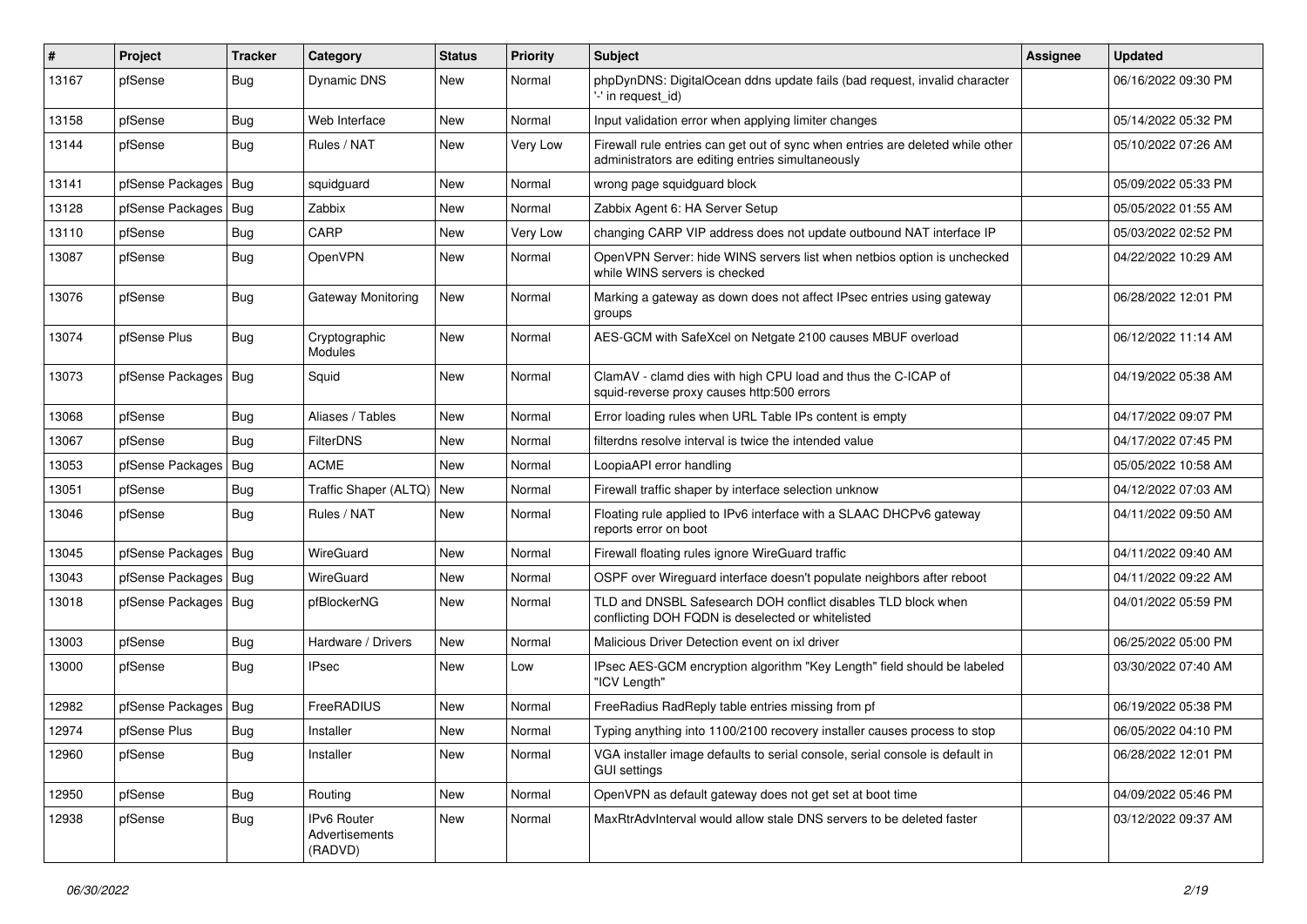| #     | Project                | <b>Tracker</b> | Category              | <b>Status</b> | <b>Priority</b> | <b>Subject</b>                                                                                                                     | Assignee | <b>Updated</b>      |
|-------|------------------------|----------------|-----------------------|---------------|-----------------|------------------------------------------------------------------------------------------------------------------------------------|----------|---------------------|
| 12927 | pfSense                | <b>Bug</b>     | OpenVPN               | New           | Normal          | OpenVPN with OCSP enabled allows connections with revoked certificates                                                             |          | 03/24/2022 08:22 AM |
| 12922 | pfSense                | Bug            | DHCP (IPv4)           | New           | Normal          | Classless static routes received on DHCP WAN can override chosen default<br>gateway                                                |          | 03/28/2022 10:08 AM |
| 12905 | pfSense                | Bug            | Web Interface         | New           | Normal          | Add VLAN Re-assignment to Import Interface Mismatch Wizard                                                                         |          | 03/07/2022 08:05 AM |
| 12899 | pfSense Packages       | Bug            | Suricata              | New           | Normal          | Suricata doesn't honor Pass List                                                                                                   |          | 03/04/2022 01:22 PM |
| 12894 | pfSense Plus           | Bug            | Certificates          | New           | Low             | duplicating freshly created certificates through refreshing                                                                        |          | 03/03/2022 02:35 PM |
| 12888 | pfSense                | <b>Bug</b>     | Rules / NAT           | New           | Normal          | pfSense sends un-NATed packets during OpenVPN startup                                                                              |          | 03/01/2022 03:13 PM |
| 12875 | pfSense                | <b>Bug</b>     | Package System        | New           | Normal          | Import zabbix-agent6 and zabbix-proxy6 from FreeBSD Ports                                                                          |          | 05/28/2022 06:50 PM |
| 12857 | pfSense                | <b>Bug</b>     | Gateways              | New           | Normal          | Firewall gateway goes away when making changes to Bridge0 device                                                                   |          | 02/27/2022 11:20 AM |
| 12850 | pfSense                | Bug            | Routing               | New           | Low             | Console error during boot: "route: route has not been found"                                                                       |          | 02/22/2022 08:27 AM |
| 12845 | pfSense Packages       | <b>Bug</b>     | softflowd             | New           | Normal          | softflowd wrong vlan tag                                                                                                           |          | 02/21/2022 10:40 AM |
| 12828 | pfSense                | <b>Bug</b>     | Wireless              | New           | Normal          | pfSense keeps crashing (Fatal trap 12: page fault while in kernel mode)                                                            |          | 02/21/2022 07:55 AM |
| 12823 | pfSense                | Bug            | DHCP (IPv6)           | New           | Normal          | Multiple DHCP6 WAN connections PPPoE interface 'defached' status                                                                   |          | 02/18/2022 05:39 AM |
| 12822 | pfSense Packages       | <b>Bug</b>     | pfBlockerNG           | New           | Normal          | IPv4 Source ASN format not working                                                                                                 |          | 02/18/2022 10:47 AM |
| 12797 | pfSense                | <b>Bug</b>     | UPnP/NAT-PMP          | New           | Normal          | UPnP+STUN forms invalid outbound NAT rules using the external address<br>discovered from STUN                                      |          | 02/15/2022 01:01 PM |
| 12774 | pfSense                | Bug            | Backup / Restore      | New           | Normal          | Picture widget image is not saved in backup                                                                                        |          | 04/04/2022 04:48 AM |
| 12767 | pfSense Packages       | Bug            | Avahi                 | New           | Normal          | Package radavahi-daemon does does not exist in current pfSense version<br>and it has been removed"" message on pfSense 2.7 restore |          | 02/07/2022 11:28 AM |
| 12764 | pfSense                | Bug            | Gateways              | New           | Normal          | VTI gateway status is pending after assigning the VTI interface                                                                    |          | 02/07/2022 05:41 AM |
| 12759 | pfSense Plus           | Bug            | Package System        | New           | Very Low        | Proprietary packages link to non-existant or non-public github pages                                                               |          | 02/09/2022 10:43 AM |
| 12751 | pfSense Packages       | <b>Bug</b>     | <b>FRR</b>            | New           | Normal          | Improve FRR route restoration after gateway events                                                                                 |          | 02/06/2022 11:07 PM |
| 12747 | pfSense                | <b>Bug</b>     | Logging               | New           | Normal          | System log is filled by sshguard                                                                                                   |          | 06/30/2022 05:21 AM |
| 12737 | pfSense                | <b>Bug</b>     | Certificates          | New           | Normal          | CApath is not defined by default in curl                                                                                           |          | 06/28/2022 12:01 PM |
| 12732 | pfSense Packages       | Bug            | squidguard            | New           | High            | Squid https filtering squidguard acl target list - erratic behaviour                                                               |          | 01/26/2022 09:11 AM |
| 12730 | pfSense                | <b>Bug</b>     | <b>Captive Portal</b> | New           | Normal          | RADIUS accounting does not work if WAN is down                                                                                     |          | 01/26/2022 05:13 AM |
| 12726 | pfSense                | <b>Bug</b>     | Authentication        | New           | Normal          | LDAP select container button auto populate                                                                                         |          | 01/25/2022 01:48 PM |
| 12708 | pfSense                | <b>Bug</b>     | Aliases / Tables      | New           | Normal          | alias with non resolving DNS entry breaks underlying pf table                                                                      |          | 02/20/2022 06:13 PM |
| 12667 | pfSense Packages   Bug |                | WireGuard             | New           | Normal          | Firewall Crashed After Upgrading Wireguard                                                                                         |          | 01/07/2022 09:18 AM |
| 12655 | pfSense Packages   Bug |                | Telegraf              | New           | Normal          | telegraf, wireguard plugin failing                                                                                                 |          | 12/30/2021 05:51 PM |
| 12648 | pfSense                | Bug            | Captive Portal        | New           | Normal          | Undocumented variables 'listenporthttp' and 'listenporthttps'                                                                      |          | 12/28/2021 10:44 AM |
| 12632 | pfSense                | <b>Bug</b>     | Gateways              | New           | High            | Assigning a /30 WAN IP address at the console does not save the gateway<br>correctly                                               |          | 06/28/2022 12:01 PM |
| 12612 | pfSense                | Bug            | <b>DNS Resolver</b>   | New           | Normal          | DNS Resolver is restarted during every "rc.newwanip" event                                                                         |          | 06/28/2022 12:01 PM |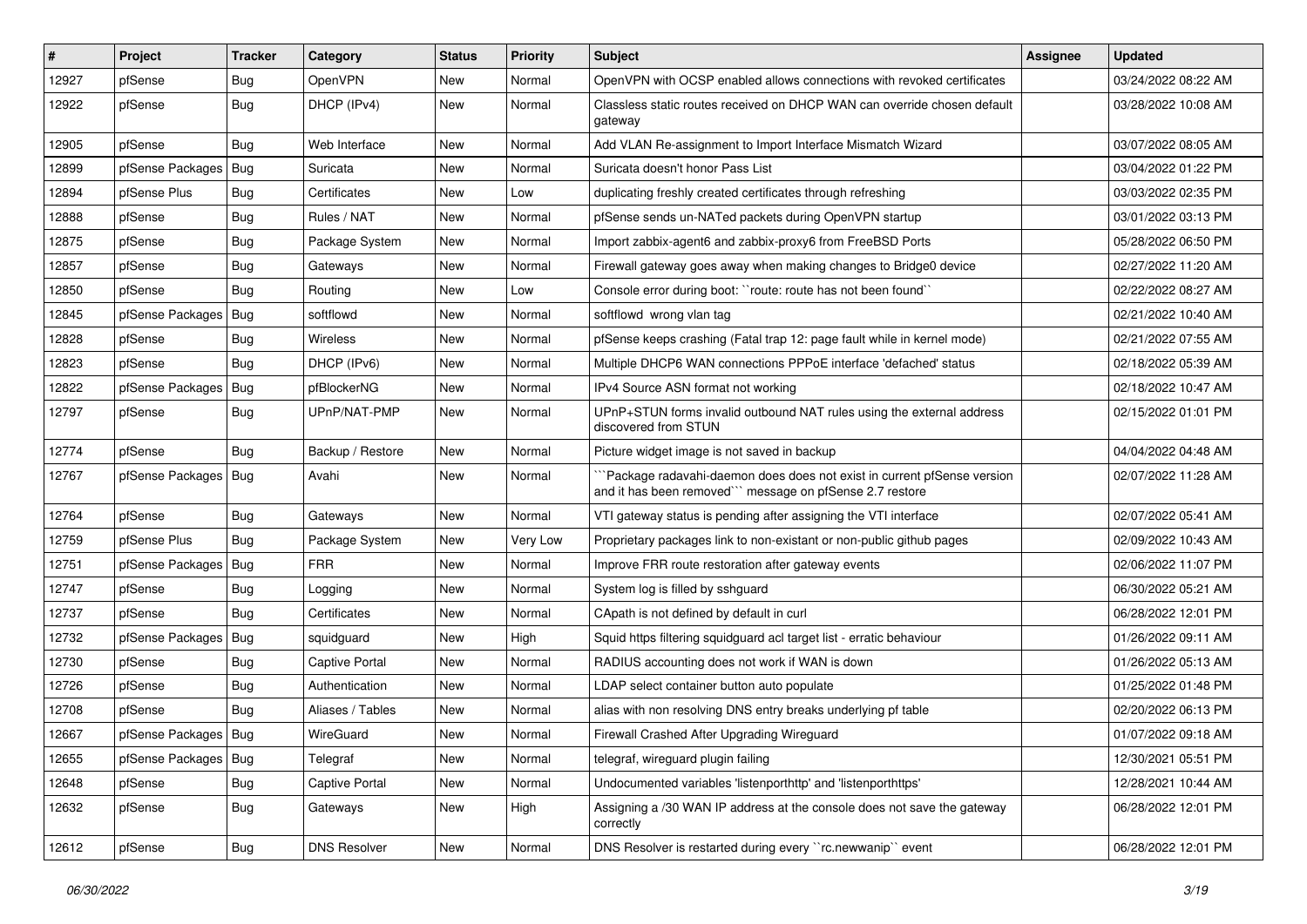| #     | Project                | <b>Tracker</b> | Category                    | <b>Status</b> | <b>Priority</b> | <b>Subject</b>                                                                                                                   | <b>Assignee</b> | <b>Updated</b>      |
|-------|------------------------|----------------|-----------------------------|---------------|-----------------|----------------------------------------------------------------------------------------------------------------------------------|-----------------|---------------------|
| 12607 | pfSense Plus           | <b>Bug</b>     | Hardware / Drivers          | New           | High            | Instability with Snort Inline with AWS Instances                                                                                 |                 | 01/10/2022 09:03 PM |
| 12563 | pfSense                | Bug            | OpenVPN                     | <b>New</b>    | Normal          | OpenVPN server doesn't support Framed-IPv6-Address RADIUS attribute                                                              |                 | 12/03/2021 11:19 AM |
| 12552 | pfSense                | Bug            | OpenVPN                     | <b>New</b>    | Normal          | "Pull DNS" option within OpenVPN client does not cause pfSense to use<br>DNS servers assigned by remote OpenVPN server           |                 | 12/08/2021 08:45 AM |
| 12542 | pfSense                | Bug            | Virtual IP Addresses        | <b>New</b>    | Normal          | Cannot assign a same IPv6 Link-Local address to different interfaces                                                             |                 | 11/25/2021 01:41 AM |
| 12539 | pfSense                | Bug            | Interfaces                  | <b>New</b>    | Low             | Changing VLAN ID for LAN interface in assignments silently fails.                                                                |                 | 11/23/2021 04:12 AM |
| 12538 | pfSense Packages   Bug |                | PIMD                        | <b>New</b>    | Normal          | PIMD sub-interface bug                                                                                                           |                 | 11/20/2021 09:44 PM |
| 12519 | pfSense                | Bug            | Authentication              | <b>New</b>    | Normal          | Fail authentication using special character in password via the LDAP<br>connector                                                |                 | 11/12/2021 07:39 AM |
| 12509 | pfSense                | Bug            | OpenVPN                     | <b>New</b>    | Normal          | Deffered authentication does not work with auth-gen-token external-auth or<br>pusk "auth-token"                                  |                 | 11/08/2021 04:01 AM |
| 12508 | pfSense                | Bug            | <b>DHCP Relay</b>           | <b>New</b>    | Normal          | DHCP Relay over VPN                                                                                                              |                 | 11/06/2021 11:25 AM |
| 12504 | pfSense                | Bug            | Interfaces                  | <b>New</b>    | Normal          | BCM57412 NetXtreme-E 10Gb RDMA Ethernet controller issue                                                                         |                 | 11/05/2021 04:51 AM |
| 12483 | pfSense                | Bug            | Configuration<br>Backend    | <b>New</b>    | Normal          | GUI creates inconsistent config.xml                                                                                              |                 | 10/23/2021 06:48 AM |
| 12467 | pfSense                | Bug            | <b>Captive Portal</b>       | <b>New</b>    | Normal          | CP error on client disconnect after reboot                                                                                       |                 | 10/17/2021 05:35 AM |
| 12451 | pfSense                | <b>Bug</b>     | <b>Virtual IP Addresses</b> | New           | Normal          | deleteVIP() does not check RFC2136 Update Source                                                                                 |                 | 10/13/2021 10:06 AM |
| 12444 | pfSense Packages       | <b>Bug</b>     | ntop                        | <b>New</b>    | Normal          | ntopng throws errors when viewing single host                                                                                    |                 | 10/11/2021 12:39 PM |
| 12436 | pfSense                | Bug            | PPPoE Server                | New           | Normal          | Pppoe server config gui does not allow setting of chap authentication, and<br>sets the network start address for allocation to 0 |                 | 10/21/2021 08:15 AM |
| 12421 | pfSense                | Bug            | Rules / NAT                 | <b>New</b>    | Normal          | IPV6 limiter bug                                                                                                                 |                 | 10/02/2021 08:44 AM |
| 12401 | pfSense                | <b>Bug</b>     | <b>Traffic Graphs</b>       | New           | Normal          | Traffic graphs with untagged and tagged VLAN on same interface                                                                   |                 | 09/23/2021 09:18 PM |
| 12393 | pfSense                | <b>Bug</b>     | Traffic Shaper (ALTQ)       | <b>New</b>    | Low             | Priority of gOthersLow higher than default queues                                                                                |                 | 09/21/2021 02:48 PM |
| 12357 | pfSense                | Bug            | Captive Portal              | <b>New</b>    | Normal          | Captive Portal popup Logout button loads full login page in popup when<br>clicked                                                |                 | 10/27/2021 12:10 PM |
| 12338 | pfSense Packages   Bug |                | <b>RRD Summary</b>          | <b>New</b>    | Normal          | RRD Summary does not report data on 3100                                                                                         |                 | 04/15/2022 02:54 PM |
| 12286 | pfSense Packages       | <b>Bug</b>     | FreeRADIUS                  | <b>New</b>    | Normal          | Add support for ntlm auth in LDAP                                                                                                |                 | 08/20/2021 08:27 AM |
| 12283 | pfSense                | Bug            | Authentication              | <b>New</b>    | Normal          | LDAP/RADIUS authentication servers configuration does not allow source IP<br>address to be specified                             |                 | 08/20/2021 01:15 AM |
| 12260 | pfSense Packages   Bug |                | ntop                        | <b>New</b>    | Normal          | Update popup and version missmatch?                                                                                              |                 | 01/08/2022 05:53 AM |
| 12259 | pfSense                | <b>Bug</b>     | <b>Operating System</b>     | New           | Normal          | Intel em NICs Suffering Performance Degradation on FreeBSD12                                                                     |                 | 02/25/2022 09:28 PM |
| 12249 | pfSense                | <b>Bug</b>     | Backup / Restore            | New           | Normal          | HAProxy causing failed ACB backups                                                                                               |                 | 11/15/2021 11:58 PM |
| 12188 | pfSense Packages   Bug |                | OpenVPN Client<br>Export    | New           | Normal          | client export breaks multi remote configurations                                                                                 |                 | 10/02/2021 05:58 PM |
| 12178 | pfSense Packages   Bug |                | WireGuard                   | New           | Low             | WireGuard always shows 'Configuring WireGuard tunnelsdone.' message<br>on boot                                                   |                 | 07/30/2021 06:58 AM |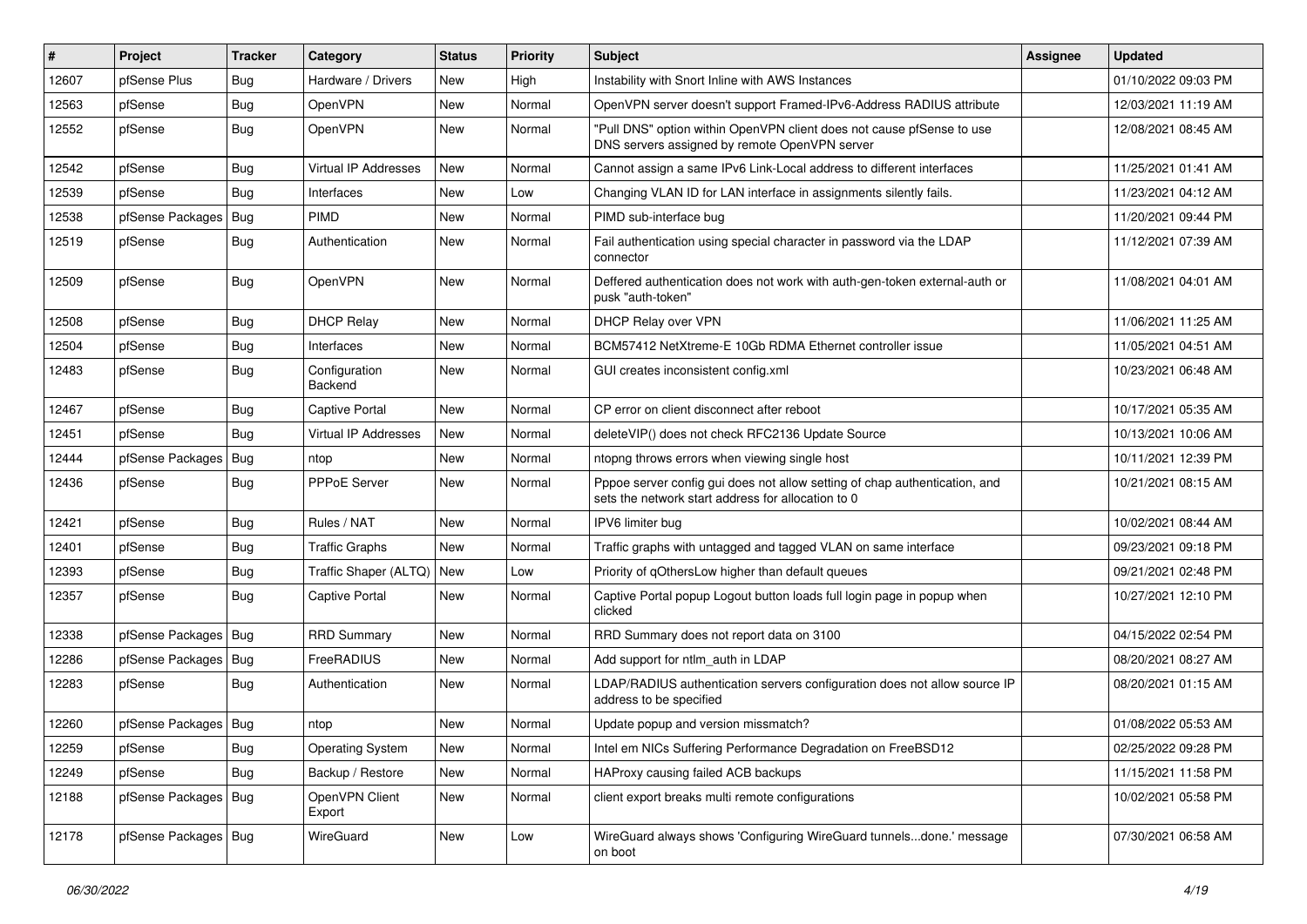| $\#$  | Project                | <b>Tracker</b> | Category           | <b>Status</b> | <b>Priority</b> | <b>Subject</b>                                                                                           | <b>Assignee</b> | <b>Updated</b>      |
|-------|------------------------|----------------|--------------------|---------------|-----------------|----------------------------------------------------------------------------------------------------------|-----------------|---------------------|
| 12130 | pfSense Packages       | Bug            | Zeek               | New           | Normal          | Zeek fails to start                                                                                      |                 | 07/15/2021 02:00 AM |
| 12126 | pfSense Packages   Bug |                | FreeRADIUS         | <b>New</b>    | Normal          | freeradius3 0.15.7 31                                                                                    |                 | 10/11/2021 08:21 AM |
| 12122 | pfSense                | <b>Bug</b>     | Web Interface      | New           | Normal          | Perform greedy actions asychronously                                                                     |                 | 07/10/2021 01:10 PM |
| 12095 | pfSense                | Bug            | Authentication     | New           | Normal          | Memory leak in pcscd                                                                                     |                 | 06/01/2022 01:01 PM |
| 12084 | pfSense Packages       | Bug            | <b>FRR</b>         | <b>New</b>    | Normal          | libfrr.so.0 error on SG-1100                                                                             |                 | 06/26/2021 08:22 AM |
| 12070 | pfSense                | <b>Bug</b>     | DHCP (IPv4)        | New           | Low             | <b>VLAN0 for WAN DHCP</b>                                                                                |                 | 12/23/2021 04:31 PM |
| 12067 | pfSense                | Bug            | DHCP (IPv4)        | New           | Very Low        | <b>DHCP Monitoring Statistics Error</b>                                                                  |                 | 06/21/2021 08:39 AM |
| 12056 | pfSense                | <b>Bug</b>     | Logging            | New           | Normal          | Filterlog says "Unknown Option %u"                                                                       |                 | 06/18/2021 05:51 AM |
| 12033 | pfSense Packages   Bug |                | pfBlockerNG        | New           | Normal          | maxmindb and _sqlite3 modules not found                                                                  |                 | 10/01/2021 04:42 AM |
| 12013 | pfSense                | <b>Bug</b>     | Logging            | <b>New</b>    | Low             | Reading log data is inefficient in certain cases                                                         |                 | 06/08/2021 07:35 AM |
| 12009 | pfSense Packages       | Bug            | Zabbix             | New           | Normal          | Zabbix Agent starts twice by /etc/rc.start packages                                                      |                 | 06/08/2021 01:35 AM |
| 11970 | pfSense Packages   Bug |                | Coreboot           | New           | Normal          | Netgate Firmware Upgrade Doesn't Work on XG-2758                                                         |                 | 04/21/2022 12:39 PM |
| 11953 | pfSense                | Bug            | <b>IGMP Proxy</b>  | New           | Normal          | XG-1541 crashes when igmpproxy is enabled and network interfaces status<br>change                        |                 | 05/24/2021 04:55 PM |
| 11925 | pfSense                | Bug            | OpenVPN            | New           | Normal          | Calling-Station-Id always set to WAN IP                                                                  |                 | 05/14/2021 09:27 AM |
| 11898 | pfSense Packages       | Bug            | apcupsd            | New           | Normal          | PHP error from apcupsd dashboard widget                                                                  |                 | 05/07/2021 09:12 AM |
| 11872 | pfSense                | <b>Bug</b>     | Interfaces         | New           | Normal          | gif interfaces reporting incorrect traffic counters                                                      |                 | 12/30/2021 04:00 AM |
| 11848 | pfSense Packages   Bug |                | Squid              | New           | Normal          | Issue with squid cache download speed                                                                    |                 | 04/23/2021 09:30 PM |
| 11841 | pfSense Packages   Bug |                | <b>FRR</b>         | New           | Normal          | FRR access lists default bahavior changed to permit by default                                           |                 | 04/22/2021 09:52 AM |
| 11835 | pfSense Packages   Bug |                | <b>FRR</b>         | New           | Normal          | FRR OSPF redistributed connected routes disappearing                                                     |                 | 04/22/2021 07:11 AM |
| 11802 | pfSense Packages       | Bug            | FreeRADIUS         | New           | Normal          | FreeRADIUS sync                                                                                          |                 | 05/10/2021 04:18 AM |
| 11786 | pfSense                | <b>Bug</b>     | <b>Services</b>    | New           | Normal          | SSH incomplete setup and startup fail while recovering XML backup in a<br>fresh install of pfSense 2.5.0 |                 | 04/17/2021 01:36 PM |
| 11780 | pfSense Packages       | Bug            | Suricata           | New           | Very High       | Suricata package fails to prune suricata.log                                                             |                 | 08/06/2021 07:18 AM |
| 11778 | pfSense                | <b>Bug</b>     | <b>OpenVPN</b>     | New           | Normal          | OpenVPN uses 100% CPU after experiencing packet loss                                                     |                 | 02/28/2022 07:38 AM |
| 11777 | pfSense Packages   Bug |                | Unbound            | <b>New</b>    | Very Low        | Input validation prevents DNS Resolver from being disabled                                               |                 | 04/05/2021 05:51 PM |
| 11770 | pfSense Plus           | <b>Bug</b>     | Hardware / Drivers | New           | Normal          | Pantech UML295 USB Modem No Longer Functional                                                            |                 | 04/01/2021 11:28 AM |
| 11763 | pfSense Packages   Bug |                | Status Monitoring  | New           | Normal          | Traffic graphs refresh issue                                                                             |                 | 05/03/2021 09:44 AM |
| 11761 | pfSense                | Bug            | L <sub>2</sub> TP  | New           | Normal          | L2TP/IPsec VPN : PPP LCP negotiation occurs before user authentication                                   |                 | 03/31/2021 04:52 AM |
| 11759 | pfSense                | <b>Bug</b>     | Dashboard          | <b>New</b>    | Normal          | Traffic graphs on dashboard double upload on pppoe links                                                 |                 | 12/30/2021 04:00 AM |
| 11742 | pfSense Packages   Bug |                | Suricata           | New           | Normal          | Blocking / Unblocking is not working correctly.                                                          |                 | 09/01/2021 11:08 AM |
| 11731 | pfSense                | <b>Bug</b>     | Hardware / Drivers | New           | Normal          | Missing support for Realtek USB NICs                                                                     |                 | 03/30/2021 04:32 AM |
| 11730 | pfSense                | <b>Bug</b>     | Web Interface      | New           | Normal          | Improve visibility of option selections in dark themes                                                   |                 | 03/25/2021 09:38 PM |
| 11724 | pfSense                | <b>Bug</b>     | Package System     | New           | Normal          | Packages unexpectedly removed when changing update branches                                              |                 | 03/29/2021 08:09 AM |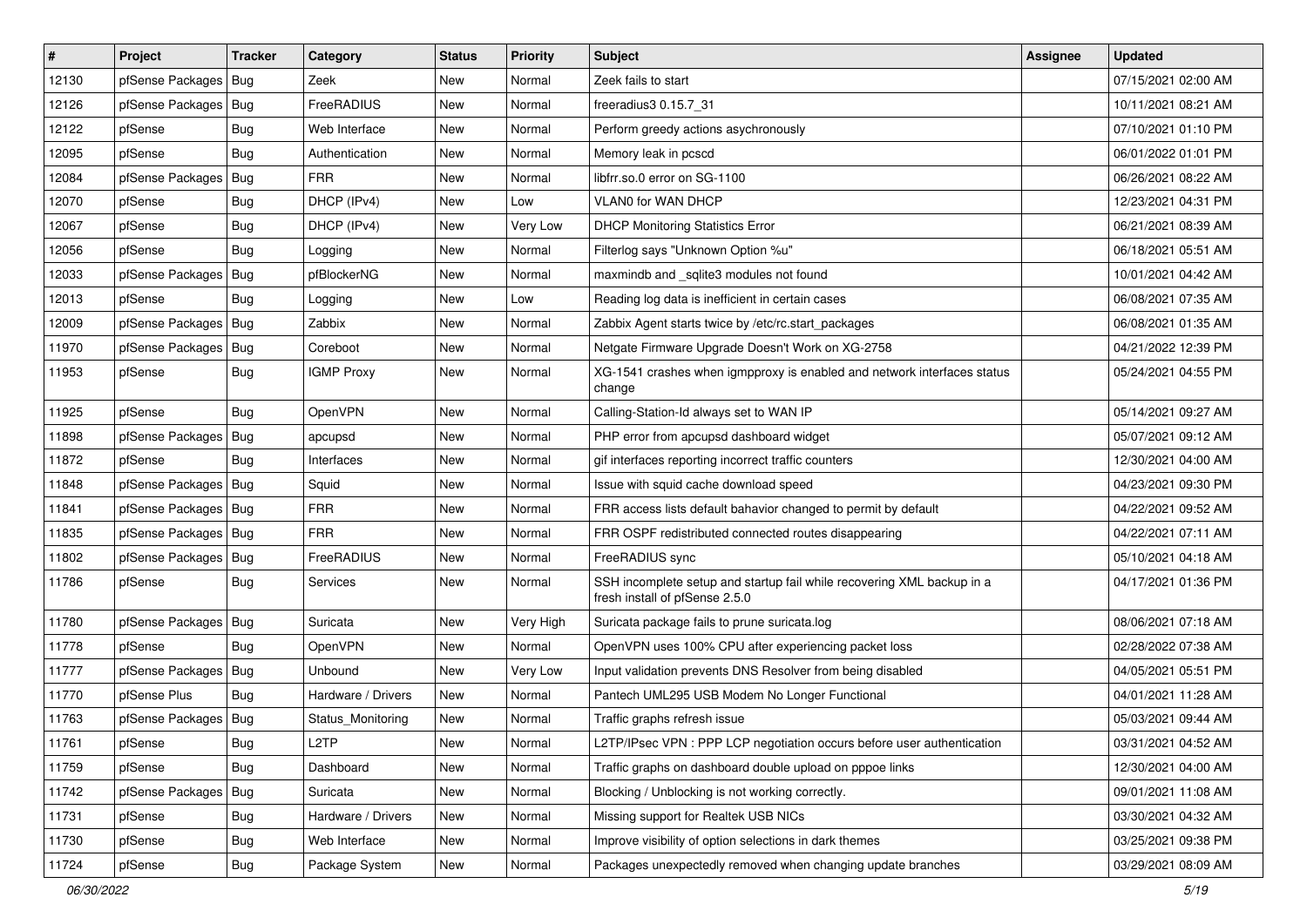| #     | Project                | <b>Tracker</b> | Category         | <b>Status</b> | Priority | <b>Subject</b>                                                                                                                                                                                  | Assignee | <b>Updated</b>      |
|-------|------------------------|----------------|------------------|---------------|----------|-------------------------------------------------------------------------------------------------------------------------------------------------------------------------------------------------|----------|---------------------|
| 11717 | pfSense                | Bug            | Rules / NAT      | New           | Normal   | Incorrect port forwarding rules if Destination port alias is not equal to<br>Redirect target port alias                                                                                         |          | 03/22/2021 06:06 AM |
| 11715 | pfSense                | <b>Bug</b>     | OpenVPN          | New           | Normal   | OpenVPN MTU                                                                                                                                                                                     |          | 03/22/2021 01:35 AM |
| 11666 | pfSense                | <b>Bug</b>     | Logging          | New           | Normal   | GUI Firewall log search not parsing filter.log beyond hard coded limit                                                                                                                          |          | 03/12/2021 11:38 AM |
| 11657 | pfSense                | Bug            | Interfaces       | New           | Normal   | netmap ring reinit error                                                                                                                                                                        |          | 03/18/2021 10:32 PM |
| 11650 | pfSense Packages       | Bug            | <b>FRR</b>       | New           | Very Low | FRR configuration broken on restore of manually edited FRR config sections                                                                                                                      |          | 03/10/2021 08:50 AM |
| 11641 | pfSense                | Bug            | Interfaces       | New           | Normal   | On xn based interfaces without the VLANMTU flag the first VLAN tag defined<br>does not follow the parent interface MTU settings. All subsequent VLAN tags<br>follow the parent interface's MTU. |          | 03/09/2021 06:42 PM |
| 11619 | pfSense                | Bug            | Upgrade          | New           | Normal   | Unable to upgrade 2.4.4-p3 to 2.5/21.02-p1                                                                                                                                                      |          | 08/15/2021 10:00 AM |
| 11610 | pfSense Packages       | Bug            | NET-SNMP         | New           | Normal   | NET-SNMP is not setting the correct permissions on AgentX                                                                                                                                       |          | 06/28/2021 07:54 AM |
| 11592 | pfSense Packages   Bug |                | node exporter    | New           | Normal   | Node exporter can not read system statistics                                                                                                                                                    |          | 10/15/2021 09:37 PM |
| 11572 | pfSense Packages       | Bug            | pfBlockerNG      | New           | High     | Auto created firewall rules have IPv4 as protocol only - even for IPv6 lists.                                                                                                                   |          | 06/25/2022 10:59 AM |
| 11566 | pfSense                | Bug            | Web Interface    | New           | Low      | Firewall Maximum Table Entries "default size" is whatever is entered                                                                                                                            |          | 02/27/2021 10:01 AM |
| 11563 | pfSense Packages       | Bug            | <b>BIND</b>      | New           | High     | BIND GUI writes TXT records > 255 characters                                                                                                                                                    |          | 02/27/2021 07:11 AM |
| 11556 | pfSense                | <b>Bug</b>     | Rules / NAT      | New           | Normal   | Kill all states associated with a NAT address                                                                                                                                                   |          | 03/19/2021 10:29 AM |
| 11548 | pfSense                | Bug            | Rules / NAT      | <b>New</b>    | Normal   | "rule expands to no valid combination" error from port forward automatic rule<br>mixing IPv4 and IPv6 elements                                                                                  |          | 02/27/2021 03:18 PM |
| 11541 | pfSense                | Bug            | OpenVPN          | New           | Normal   | OpenVPN status does not work properly when set to TCP and Concurrent<br>Connections = 1                                                                                                         |          | 03/02/2021 02:27 PM |
| 11525 | pfSense Packages       | Bug            | Suricata         | New           | Normal   | pfsense 2.5.0 release version for vlan issue to suricata                                                                                                                                        |          | 11/11/2021 08:16 AM |
| 11522 | pfSense Packages       | Bug            | Zabbix           | New           | Normal   | fping6 error                                                                                                                                                                                    |          | 02/24/2021 07:13 AM |
| 11509 | pfSense Packages   Bug |                | LCDProc          | New           | Low      | LCD package - not starting at boot - stop and start in Status Window not<br>possible                                                                                                            |          | 02/23/2021 10:55 AM |
| 11503 | pfSense                | Bug            | OpenVPN          | New           | Normal   | Using multiple authentication backends on an OpenVPN server fails                                                                                                                               |          | 02/23/2021 12:23 PM |
| 11493 | pfSense Packages       | Bug            | Zabbix           | New           | Very Low | After upgrade zabbix proxy wont start                                                                                                                                                           |          | 02/21/2021 05:31 AM |
| 11490 | pfSense Packages       | Bug            | Service Watchdog | New           | Very Low | Service Watchdog - Impacts Reboots and Package Updates                                                                                                                                          |          | 02/22/2021 12:07 PM |
| 11479 | pfSense Packages   Bug |                | snmptt           | New           | Normal   | snmptt 1.4.2 does not work in daemon mode                                                                                                                                                       |          | 02/20/2021 04:37 PM |
| 11473 | pfSense                | Bug            | Web Interface    | New           | Normal   | System Activity shows invalid data on SG-3100                                                                                                                                                   |          | 02/19/2021 08:12 PM |
| 11430 | pfSense                | Bug            | Interfaces       | New           | Normal   | PHP console spam after Assigning Interfaces                                                                                                                                                     |          | 10/09/2021 10:37 AM |
| 11429 | pfSense                | <b>Bug</b>     | Web Interface    | New           | Normal   | System Log / Settings form activates "Reset Log Files" button on enter                                                                                                                          |          | 10/28/2021 01:35 PM |
| 11418 | pfSense                | <b>Bug</b>     | <b>IPsec</b>     | New           | Very Low | 'NAT-T: Force' is broken for IPv6 IPsec                                                                                                                                                         |          | 02/16/2021 08:25 AM |
| 11414 | pfSense Packages       | Bug            | pfBlockerNG      | New           | Normal   | Enabling feed "Public_DNS4_all" breaks some Google services                                                                                                                                     |          | 02/13/2021 02:46 AM |
| 11412 | pfSense                | Bug            | Interfaces       | New           | Normal   | LLDPD Package Doesn't Work with Switchports                                                                                                                                                     |          | 02/12/2021 08:12 PM |
| 11398 | pfSense Packages       | Bug            | pfBlockerNG      | New           | Normal   | pfBlocker upgrade hangs forever                                                                                                                                                                 |          | 04/21/2022 12:39 PM |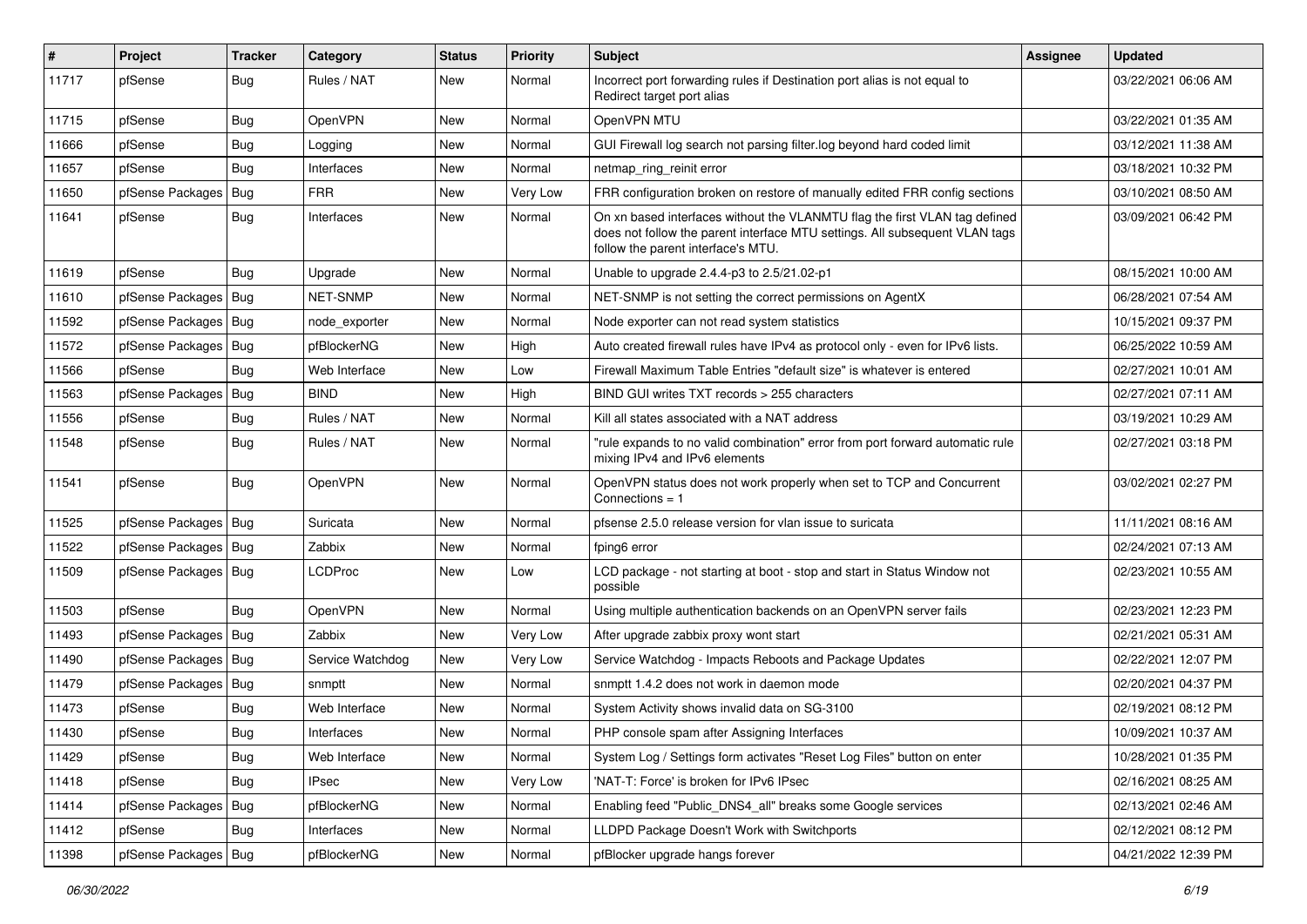| #     | Project                | <b>Tracker</b> | Category                 | <b>Status</b> | <b>Priority</b> | <b>Subject</b>                                                                                                         | Assignee | <b>Updated</b>      |
|-------|------------------------|----------------|--------------------------|---------------|-----------------|------------------------------------------------------------------------------------------------------------------------|----------|---------------------|
| 11375 | pfSense Packages       | Bug            | apcupsd                  | New           | Normal          | UPS Type <blank> for USB APC</blank>                                                                                   |          | 02/26/2021 11:10 AM |
| 11363 | pfSense                | <b>Bug</b>     | Installer                | New           | Normal          | Clean Install 2.5.0 fails due to hardware incompability                                                                |          | 02/04/2021 11:06 AM |
| 11335 | pfSense                | <b>Bug</b>     | Interfaces               | New           | Normal          | Spoofing the MAC on a LAGG interface does not work for some NIC types.                                                 |          | 01/29/2021 09:10 AM |
| 11268 | pfSense                | Bug            | Web Interface            | New           | Normal          | Cookie named 'id' prevents Edit form fields being set properly                                                         |          | 09/03/2021 06:16 AM |
| 11261 | pfSense Packages   Bug |                | pfBlockerNG              | <b>New</b>    | Normal          | pfBlockerNG ASN numbers in IPv4 (/IPv6) Custom_List generate error(s)<br>"Invalid numeric literal at line 1, column 7" |          | 01/28/2021 08:34 AM |
| 11235 | pfSense Packages   Bug |                | Filer                    | <b>New</b>    | Normal          | Filer run script when "state" unchanged                                                                                |          | 01/08/2021 07:24 AM |
| 11232 | pfSense                | Bug            | <b>Operating System</b>  | New           | Normal          | Fix pfSense fsync                                                                                                      |          | 01/08/2021 08:53 AM |
| 11203 | pfSense                | Bug            | Certificates             | New           | Normal          | certificate manager very slow                                                                                          |          | 12/31/2020 11:57 AM |
| 11184 | pfSense                | Bug            | FreeBSD                  | New           | Normal          | PF: State policy cannot be configurable                                                                                |          | 02/09/2021 02:43 AM |
| 11182 | pfSense Packages       | Bug            | <b>NRPE</b>              | New           | Normal          | NRPE in HA syncs the bind IP                                                                                           |          | 12/01/2021 02:15 AM |
| 11177 | pfSense                | Bug            | Dynamic DNS              | New           | Normal          | DDNSv6 not using Check IP Services                                                                                     |          | 12/21/2020 05:02 AM |
| 11158 | pfSense Packages       | Bug            | <b>FRR</b>               | <b>New</b>    | High            | <b>FRR Prefix Lists</b>                                                                                                |          | 12/30/2020 04:55 PM |
| 11149 | pfSense                | Bug            | <b>DHCP Relay</b>        | New           | Normal          | DHCP relay won't start with DHCP server behind gateway                                                                 |          | 03/22/2021 05:13 AM |
| 11147 | pfSense                | Bug            | Dynamic DNS              | New           | Normal          | Domeneshop DynDNS IPv4 and IPv6                                                                                        |          | 12/09/2020 11:47 PM |
| 11110 | pfSense                | <b>Bug</b>     | Backup / Restore         | New           | Normal          | Backup file should be checked before restoring a specific area                                                         |          | 12/05/2020 02:50 PM |
| 11093 | pfSense                | Bug            | Wireless                 | New           | Low             | ral(4) driver non-functional in arm64                                                                                  |          | 11/21/2020 10:45 AM |
| 11074 | pfSense Packages   Bug |                | <b>BIND</b>              | New           | Low             | bind Zone Settings Zones, Save button opens "Confirmation required to save<br>changes"                                 |          | 11/16/2020 11:08 AM |
| 11040 | pfSense Packages   Bug |                | pfBlockerNG              | New           | Normal          | pfb filter core faults when clearing firewall log                                                                      |          | 11/07/2020 01:44 PM |
| 11036 | pfSense Packages   Bug |                | haproxy                  | New           | Normal          | <b>HAproxy ACL</b>                                                                                                     |          | 02/11/2022 11:27 AM |
| 11000 | pfSense Packages   Bug |                | haproxy                  | New           | Very Low        | haproxy deprecated trick suggested                                                                                     |          | 12/23/2020 02:55 PM |
| 10994 | pfSense Packages   Bug |                | squidguard               | New           | Low             | SquidGuard Blacklists Restore Default button does not work                                                             |          | 10/20/2020 12:26 PM |
| 10989 | pfSense Packages       | Bug            | Snort                    | New           | Low             | Snort alert page has hidden characters in IPv6 address                                                                 |          | 10/17/2020 04:06 PM |
| 10980 | pfSense                | Bug            | <b>Operating System</b>  | New           | Normal          | rc.local is executed at login by rc.initial, and not at boot time.                                                     |          | 10/19/2020 09:39 AM |
| 10952 | pfSense                | Bug            | Rules / NAT              | <b>New</b>    | Low             | Inconsistency in Subnet Defaults Between Firewall Rules and Interface<br><b>Address Assignments</b>                    |          | 10/09/2020 12:50 PM |
| 10935 | pfSense Packages   Bug |                | <b>FRR</b>               | New           | Normal          | FRR 0.6.7-6 - BGPD service recycled IPv6 without Route Map                                                             |          | 12/30/2020 05:00 PM |
| 10845 | pfSense Packages   Bug |                | apcupsd                  | New           | Normal          | apcupsd doesn't stop when not enabled                                                                                  |          | 08/24/2020 10:16 AM |
| 10833 | pfSense                | <b>Bug</b>     | Configuration<br>Backend | New           | Normal          | unbound exits on configuration error when link status flaps on LAN interface                                           |          | 08/13/2020 11:53 PM |
| 10822 | pfSense                | Bug            | DHCP (IPv6)              | New           | Normal          | Deprecated IPv6 prefix won't be announced as deprecated to clients                                                     |          | 08/10/2020 09:23 AM |
| 10791 | pfSense Packages   Bug |                | PIMD                     | New           | Normal          | Valid (vlan)interfaces do not get vif reporting "Invalid phyint address"                                               |          | 10/06/2020 09:20 AM |
| 10783 | pfSense Packages   Bug |                | ntop                     | New           | Normal          | NtopNG is very unstable on arm64                                                                                       |          | 07/22/2020 09:07 AM |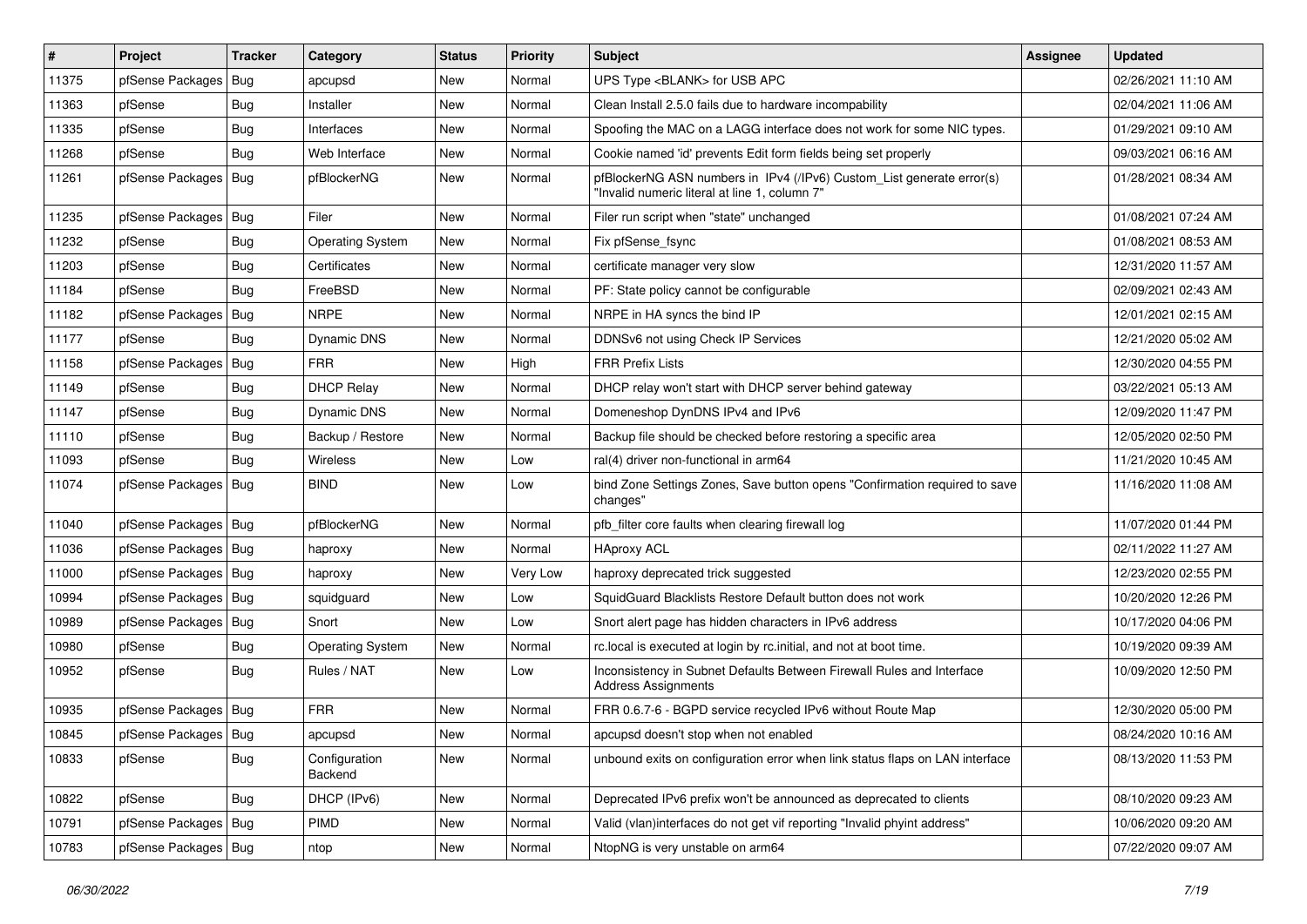| ∦     | Project                | <b>Tracker</b> | Category                     | <b>Status</b> | <b>Priority</b> | <b>Subject</b>                                                                                                                                           | <b>Assignee</b> | <b>Updated</b>      |
|-------|------------------------|----------------|------------------------------|---------------|-----------------|----------------------------------------------------------------------------------------------------------------------------------------------------------|-----------------|---------------------|
| 10765 | pfSense                | Bug            | Authentication               | New           | Normal          | Ampersands in Idap extended query are escaped twice                                                                                                      |                 | 09/02/2020 07:55 AM |
| 10760 | pfSense Packages       | <b>Bug</b>     | <b>BIND</b>                  | <b>New</b>    | High            | pfSense BIND 9.14.12 server terminates due to assertion failure                                                                                          |                 | 07/11/2020 04:53 PM |
| 10729 | pfSense                | <b>Bug</b>     | Package System               | New           | Normal          | Certificate verification failed for pkg.freebsd.org                                                                                                      |                 | 07/05/2020 01:12 AM |
| 10726 | pfSense                | Bug            | Rules / NAT                  | New           | Normal          | Sticky-connections option is bugged - sticky-address cannot be redefined                                                                                 |                 | 11/12/2020 10:12 AM |
| 10715 | pfSense                | Bug            | <b>DHCP Relay</b>            | <b>New</b>    | Normal          | DHCPv6 relay always uses the "first" IPv6 address of an interface                                                                                        |                 | 06/29/2020 05:01 AM |
| 10714 | pfSense                | Bug            | DHCP (IPv6)                  | New           | Normal          | radyd only gives out the prefix of the "first" IPv6 address of an interface                                                                              |                 | 10/06/2020 01:03 PM |
| 10712 | pfSense                | <b>Bug</b>     | Rules / NAT                  | New           | Normal          | "default allow LAN IPv6 to any" rule does not work right after boot when<br>using IPv6 PD                                                                |                 | 06/30/2020 12:17 AM |
| 10701 | pfSense                | <b>Bug</b>     | Web Interface                | New           | Very Low        | Firewall Log too wide with Rule Description Column                                                                                                       |                 | 06/25/2020 07:36 AM |
| 10695 | pfSense Packages       | Bug            | FreeRADIUS                   | New           | Normal          | FreeRadius Accounting skipping MBs after reboot due to power down                                                                                        |                 | 06/24/2020 04:49 AM |
| 10693 | pfSense Packages       | Bug            | <b>BIND</b>                  | New           | Normal          | pfSense Bind Zone Editor UI does not update zone serial number when a<br>change is made                                                                  |                 | 09/01/2021 12:51 AM |
| 10690 | pfSense                | Bug            | Installer                    | <b>New</b>    | Low             | Not possible to make UFS install on ZFS formatted drive                                                                                                  |                 | 04/21/2022 12:39 PM |
| 10671 | pfSense                | <b>Bug</b>     | <b>Operating System</b>      | New           | Normal          | pfsense 2.4.5 1 does not boot on Gen2 2012R2 HyperV VM                                                                                                   |                 | 05/09/2021 06:39 AM |
| 10624 | pfSense                | Bug            | <b>DNS Resolver</b>          | New           | Normal          | Unbound configuration memory leak with python module + register DHCP<br>leases active                                                                    |                 | 02/26/2021 10:27 AM |
| 10606 | pfSense Packages       | Bug            | Snort                        | New           | Normal          | Snort Inline stopped working after upgrade to FreeBSD 12.1 (network traffic<br>blocked after heavy load randomly)                                        |                 | 05/28/2020 10:06 AM |
| 10601 | pfSense Packages       | Bug            | Status Monitoring            | New           | Normal          | Dashboard->Traffic Graphs Scale is capped for outbound                                                                                                   |                 | 05/29/2020 10:13 AM |
| 10590 | pfSense Packages       | Bug            | pfBlockerNG                  | New           | Normal          | pfBlockerNG: Invalid argument supplied for foreach()                                                                                                     |                 | 05/26/2020 08:22 AM |
| 10584 | pfSense                | Bug            | Hardware / Drivers           | New           | Normal          | SG-3100 with M.2: shutdown instead of reboot                                                                                                             |                 | 07/21/2020 03:08 AM |
| 10544 | pfSense                | <b>Bug</b>     | User Manager /<br>Privileges | New           | Normal          | It's not possible to add a user to group operator using the gui                                                                                          |                 | 04/21/2022 12:39 PM |
| 10530 | pfSense                | Bug            | Upgrade                      | New           | Normal          | Convert config version to be based on product version                                                                                                    |                 | 04/21/2022 12:39 PM |
| 10526 | pfSense Packages       | Bug            | pfBlockerNG                  | New           | Normal          | Package pfBlockerNG Crashes on Alert view                                                                                                                |                 | 05/04/2020 08:59 AM |
| 10516 | pfSense Packages       | Bug            | <b>FRR</b>                   | New           | Normal          | FRR Access list                                                                                                                                          |                 | 12/06/2020 11:02 PM |
| 10513 | pfSense                | <b>Bug</b>     | Rules / NAT                  | New           | Normal          | State issues with policy routing and HA failover                                                                                                         |                 | 04/21/2022 12:39 PM |
| 10503 | pfSense Packages   Bug |                | <b>FRR</b>                   | New           | Normal          | Flapping any GW in multi-WAN influences restating all IPsec tunnels in FRR<br>which leads to dropping all IPsec VTI static routes and related BGP issues |                 | 05/08/2020 07:51 PM |
| 10493 | pfSense                | Bug            | <b>IPsec</b>                 | New           | Normal          | filter_get_vpns_list() issues                                                                                                                            |                 | 05/06/2020 01:07 AM |
| 10487 | pfSense Packages   Bug |                | Telegraf                     | New           | Normal          | Telegraf package not sending logs to influxdb server                                                                                                     |                 | 05/03/2020 07:09 PM |
| 10436 | pfSense Packages       | Bug            | softflowd                    | New           | Normal          | softflowd no longer sends flow data after upgrade $(v0.9.9 \text{ m/s} \rightarrow v1.0.0)$                                                              |                 | 06/07/2022 12:25 AM |
| 10370 | pfSense Packages       | Bug            | ntop                         | New           | Normal          | ntopng Timeseries not send to InfluxDB                                                                                                                   |                 | 03/30/2020 09:42 AM |
| 10352 | pfSense                | <b>Bug</b>     | Authentication               | New           | Very Low        | RADIUS authentication fails with MSCHAPv1 or MSCHAPv2 when<br>passwords contain international characters                                                 |                 | 06/20/2022 04:04 PM |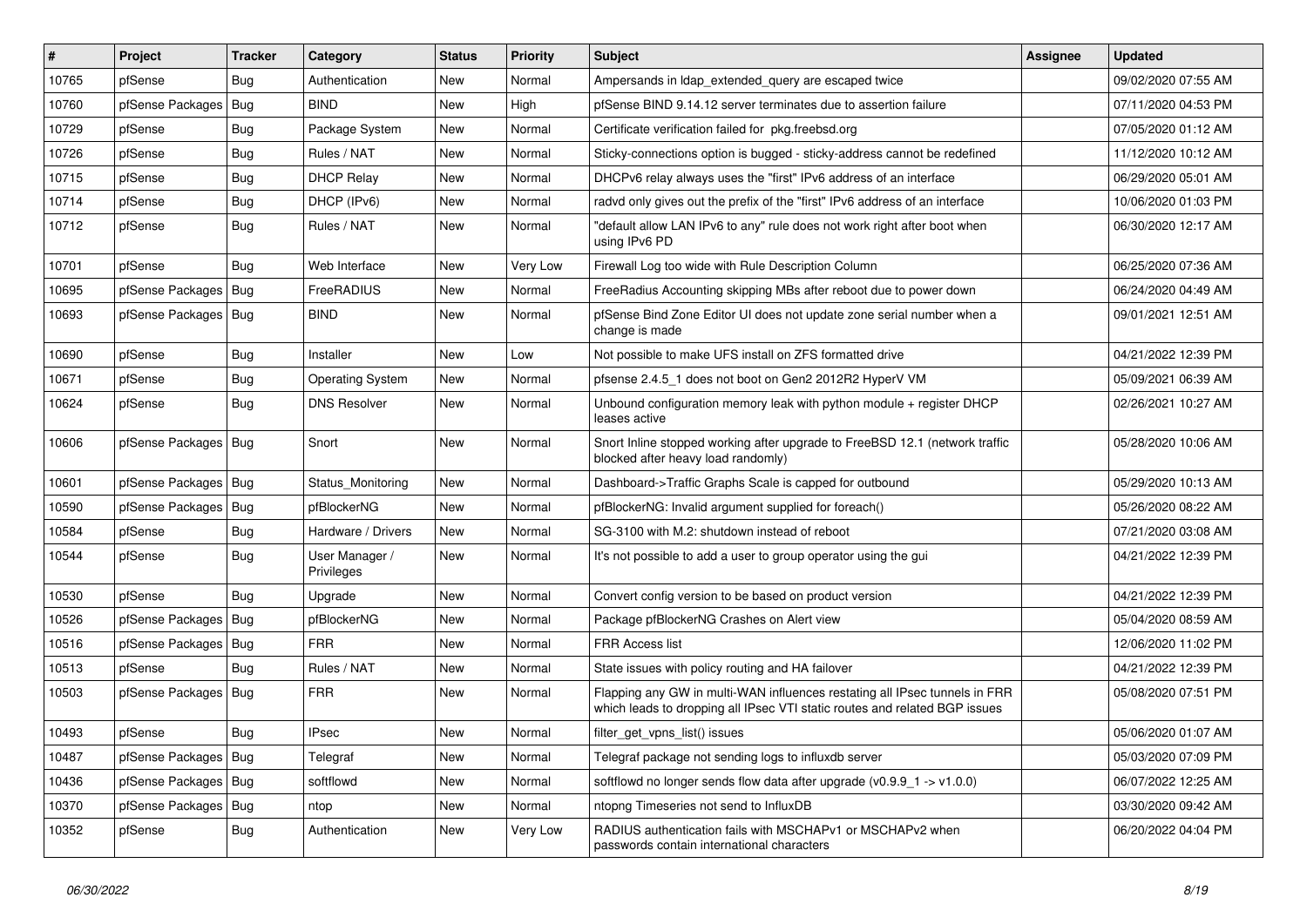| #     | Project                | <b>Tracker</b> | Category            | <b>Status</b> | <b>Priority</b> | <b>Subject</b>                                                                                                    | Assignee | <b>Updated</b>      |
|-------|------------------------|----------------|---------------------|---------------|-----------------|-------------------------------------------------------------------------------------------------------------------|----------|---------------------|
| 10342 | pfSense                | Bug            | <b>DNS Resolver</b> | New           | Normal          | Unbound domain overrides stop resolving periodically. They only resume<br>after the service has been restarted.   |          | 03/13/2020 10:35 AM |
| 10325 | pfSense                | Bug            | Notifications       | New           | Normal          | System/Advanced/Notifications/E-Mail - SMTP Notification E-Mail auth<br>password Unexpected Bahaviour             |          | 10/30/2020 08:17 AM |
| 10311 | pfSense                | <b>Bug</b>     | OpenVPN             | New           | Normal          | Too low net.link.ifgmaxlen causes packet drop under load when using<br>OpenVPN inside bridge interface under load |          | 08/10/2021 03:10 AM |
| 10310 | pfSense                | Bug            | Upgrade             | New           | Normal          | Systems with low RAM and several packages may temporarily fail to load<br>large tables after an upgrade           |          | 03/03/2020 07:55 AM |
| 10292 | pfSense Packages       | Bug            | Suricata            | New           | Normal          | Suricata not respecting SID Mgmt list                                                                             |          | 02/27/2020 01:02 PM |
| 10279 | pfSense Packages   Bug |                | open-vm-tools       | New           | Normal          | pfSense's OpenVM Tools on ESXi 6.7 no longer provides guest vm<br>functionality                                   |          | 03/01/2020 06:07 PM |
| 10278 | pfSense Packages       | Bug            | pfBlockerNG         | <b>New</b>    | Normal          | pfBlockerNG: Formatting issue on DNSBL stats page                                                                 |          | 02/24/2020 01:36 PM |
| 10277 | pfSense                | <b>Bug</b>     | Web Interface       | <b>New</b>    | Normal          | Sorting the log entries does not use year value                                                                   |          | 02/24/2020 07:46 AM |
| 10271 | pfSense                | Bug            | Web Interface       | New           | Normal          | Large number of VLAN/LANs make "Interfaces" menu hard to access                                                   |          | 02/20/2020 04:46 AM |
| 10265 | pfSense Packages       | Bug            | Notes               | New           | Very Low        | Adding a Note with malformed title will force system restore                                                      |          | 02/27/2020 10:12 AM |
| 10253 | pfSense Packages       | Bug            | pfBlockerNG         | New           | Normal          | pfblockerng-devel uses user interface for VIP causing issues with other<br>services                               |          | 02/11/2020 09:17 AM |
| 10252 | pfSense Packages       | Bug            | pfBlockerNG         | New           | High            | pfblockerng-devel                                                                                                 |          | 02/11/2020 05:18 PM |
| 10188 | pfSense Packages       | Bug            | pfBlockerNG         | New           | Normal          | Reputation tab is not working                                                                                     |          | 01/24/2020 10:06 AM |
| 10164 | pfSense Packages       | <b>Bug</b>     | pfBlockerNG         | <b>New</b>    | Normal          | pfBlockerNG dashboard widget position is not maintained when updating                                             |          | 01/06/2020 10:06 AM |
| 10150 | pfSense                | Bug            | <b>IGMP Proxy</b>   | New           | Normal          | IGMP Proxy does not scale to hundreds of streams                                                                  |          | 01/03/2020 02:56 AM |
| 10143 | pfSense                | Bug            | <b>DNS Resolver</b> | New           | Normal          | System hostname DNS entry is assigned to the wrong IP on multi-wan<br>setups                                      |          | 12/31/2019 02:33 PM |
| 10000 | pfSense                | <b>Bug</b>     | <b>Dynamic DNS</b>  | New           | Normal          | Azure Dynamic DNS A and AAAA Records for Apex Zone                                                                |          | 03/31/2020 09:03 AM |
| 9999  | pfSense Packages       | Bug            | pfBlockerNG         | New           | Normal          | unbound fatal error if System Domain in DNSBL and System Domain Local<br>Zone Type is Redirect                    |          | 12/25/2019 08:10 AM |
| 9934  | pfSense Packages       | Bug            | Suricata            | New           | Normal          | suricata update kills WAN interface                                                                               |          | 02/20/2020 09:17 AM |
| 9895  | pfSense Packages       | Bug            | Snort               | New           | Normal          | snort reinstallation failed                                                                                       |          | 06/23/2021 08:01 AM |
| 9887  | pfSense                | Bug            | Rules / NAT         | New           | Low             | Rule separator positions change when deleting multiple rules                                                      |          | 06/28/2022 12:01 PM |
| 9837  | pfSense                | <b>Bug</b>     | Interfaces          | New           | Very Low        | ipv6 is not completely disabled on the interfaces                                                                 |          | 10/24/2019 01:16 AM |
| 9805  | pfSense                | Bug            | Dynamic DNS         | New           | Normal          | dynDNS cloudflare multiple entries                                                                                |          | 10/02/2019 04:51 PM |
| 9755  | pfSense                | Bug            | Package System      | New           | Very Low        | package description wrong link<br>https://www.freshports.org/security/openvpn-client-export                       |          | 09/13/2019 07:22 AM |
| 9737  | pfSense                | Bug            | Traffic Graphs      | New           | Normal          | traffic-graphs is shows incorrect units inside the chart                                                          |          | 09/09/2019 06:35 AM |
| 9724  | pfSense Packages   Bug |                | pfBlockerNG         | New           | High            | pfblockerng-firewall-filter-service-will-not-start                                                                |          | 09/05/2019 06:32 AM |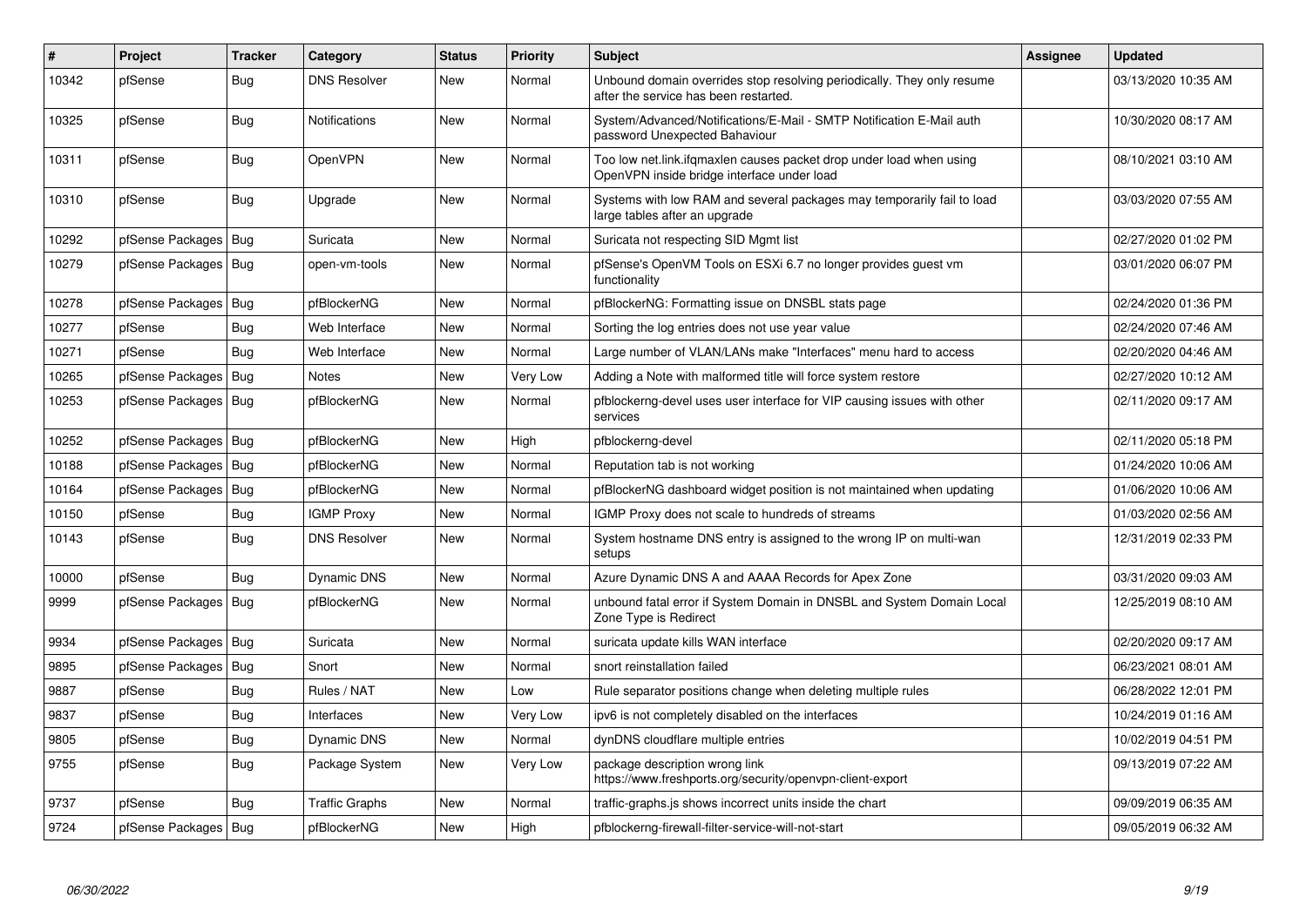| $\sharp$ | <b>Project</b>         | Tracker    | Category                     | <b>Status</b> | <b>Priority</b> | Subject                                                                                                              | <b>Assignee</b> | <b>Updated</b>      |
|----------|------------------------|------------|------------------------------|---------------|-----------------|----------------------------------------------------------------------------------------------------------------------|-----------------|---------------------|
| 9707     | pfSense Packages   Bug |            | pfBlockerNG                  | New           | Normal          | Some networks already existing in deny Feeds are not stopped even if<br>existing in custom deny list                 |                 | 08/28/2019 10:03 AM |
| 9698     | pfSense                | <b>Bug</b> | <b>RRD Graphs</b>            | New           | Normal          | Monitoring graphs do not retain state after auto-refresh                                                             |                 | 08/26/2019 02:09 AM |
| 9690     | pfSense                | <b>Bug</b> | Interfaces                   | New           | Normal          | Ethernet flow control should be disabled by default                                                                  |                 | 08/19/2019 06:45 PM |
| 9677     | pfSense                | <b>Bug</b> | Dashboard                    | New           | Normal          | Dashboard hangs when widget needs data from a remote host which is<br>down                                           |                 | 08/13/2019 09:15 AM |
| 9676     | pfSense Packages   Bug |            | pfBlockerNG                  | New           | Normal          | AS lookup fails                                                                                                      |                 | 12/26/2019 12:17 AM |
| 9664     | pfSense                | Bug        | Dynamic DNS                  | New           | Normal          | DynDNS and Dual-wan problem with CloudFlare (works with No-Ip)                                                       |                 | 08/03/2019 10:00 AM |
| 9662     | pfSense Packages       | Bug        | pfBlockerNG                  | New           | Normal          | PfblockerNG do not update after pfsense reboot and wait for next cron task                                           |                 | 08/20/2019 09:00 AM |
| 9654     | pfSense                | <b>Bug</b> | <b>DNS Resolver</b>          | New           | Normal          | After reboot, the DNS resolver must be restarted before it will advertise the<br>ipv6 DNS address of the router.     |                 | 11/20/2020 03:12 AM |
| 9650     | pfSense                | <b>Bug</b> | Gateways                     | New           | Normal          | IPv6 connection drops (ir-)regular on Kabelvodafone (German cable ISP)                                               |                 | 07/27/2019 07:14 AM |
| 9626     | pfSense                | <b>Bug</b> | Web Interface                | New           | Normal          | When deny write permission is assigned to a user, there is no error feedback<br>if the user tries to write something |                 | 06/25/2022 05:41 PM |
| 9585     | pfSense                | Bug        | Interfaces                   | New           | Normal          | 6RD: Unable to reach hosts on within same 6rd-domain                                                                 |                 | 08/14/2019 02:39 PM |
| 9568     | pfSense Packages       | Bug        | Squid                        | New           | Normal          | UFSSwapDir::openLog: Failed to open swap log.                                                                        |                 | 05/29/2019 09:18 PM |
| 9566     | pfSense                | <b>Bug</b> | <b>Traffic Graphs</b>        | New           | Normal          | Traffic graph displays traffic incorrectly                                                                           |                 | 11/18/2019 07:54 AM |
| 9504     | pfSense                | <b>Bug</b> | Dynamic DNS                  | New           | Normal          | Multiple Dynamic DNS update notifications for the same interface, not<br>differentiated by the hostname              |                 | 05/07/2019 07:46 AM |
| 9500     | pfSense Packages   Bug |            | haproxy                      | New           | Normal          | HAproxy does not delete non-applicable action config                                                                 |                 | 01/18/2022 06:28 AM |
| 9497     | pfSense Packages   Bug |            | AWS VPC                      | New           | Normal          | AWS VPN Wizard: WebGUI times out.                                                                                    |                 | 11/13/2019 10:07 AM |
| 9495     | pfSense Packages   Bug |            | AWS VPC                      | New           | Normal          | AWS VPC VPN wizard produces incorrect config (SHA256 should be SHA1)                                                 |                 | 08/19/2019 02:45 PM |
| 9486     | pfSense Packages   Bug |            | softflowd                    | New           | Very Low        | ifindex values used for softflowd are incorrect                                                                      |                 | 08/14/2019 02:30 PM |
| 9485     | pfSense                | <b>Bug</b> | User Manager /<br>Privileges | New           | Normal          | password match error on system_usermanager causes Group membership<br>to be reset.                                   |                 | 04/26/2019 08:52 AM |
| 9453     | pfSense                | <b>Bug</b> | <b>LAGG Interfaces</b>       | New           | Normal          | VLAN Interfaces on LAGG get orphaned at boot                                                                         |                 | 08/21/2019 11:16 AM |
| 9353     | pfSense                | <b>Bug</b> | Dashboard                    | New           | Low             | PHPSession errors from limited access to dashboard and widgets                                                       |                 | 10/06/2020 09:31 AM |
| 9348     | pfSense Packages       | Bug        | <b>ACME</b>                  | New           | Normal          | Results of Acme certificate issuance/renewal are not properly formatted                                              |                 | 02/22/2019 12:08 PM |
| 9344     | pfSense                | <b>Bug</b> | Translations                 | New           | Normal          | OpenVPN click NCP Algorithms will always go to DH Parameters website(in<br>Chinese-Taiwan)                           |                 | 10/21/2021 03:48 AM |
| 9343     | pfSense                | <b>Bug</b> | DHCP (IPv4)                  | New           | Normal          | diag_arp.php times out with large DHCPD leases table                                                                 |                 | 08/14/2019 01:19 PM |
| 9338     | pfSense                | Bug        | <b>IGMP Proxy</b>            | New           | Normal          | igmpproxy ignoring downstream vlan interface                                                                         |                 | 02/22/2019 03:48 AM |
| 9337     | pfSense Packages   Bug |            | Telegraf                     | New           | Normal          | Telegraf ping input fails                                                                                            |                 | 02/18/2019 10:40 AM |
| 9295     | pfSense                | <b>Bug</b> | PPPoE Server                 | New           | Very High       | IPv6 PD does not work with PPPOE (Server & Client)                                                                   |                 | 05/15/2022 10:53 AM |
| 9286     | pfSense Packages   Bug |            | squidguard                   | New           | Normal          | squidGuard - Unable to change IP for sgerror.php URL in configuration                                                |                 | 11/13/2019 10:07 AM |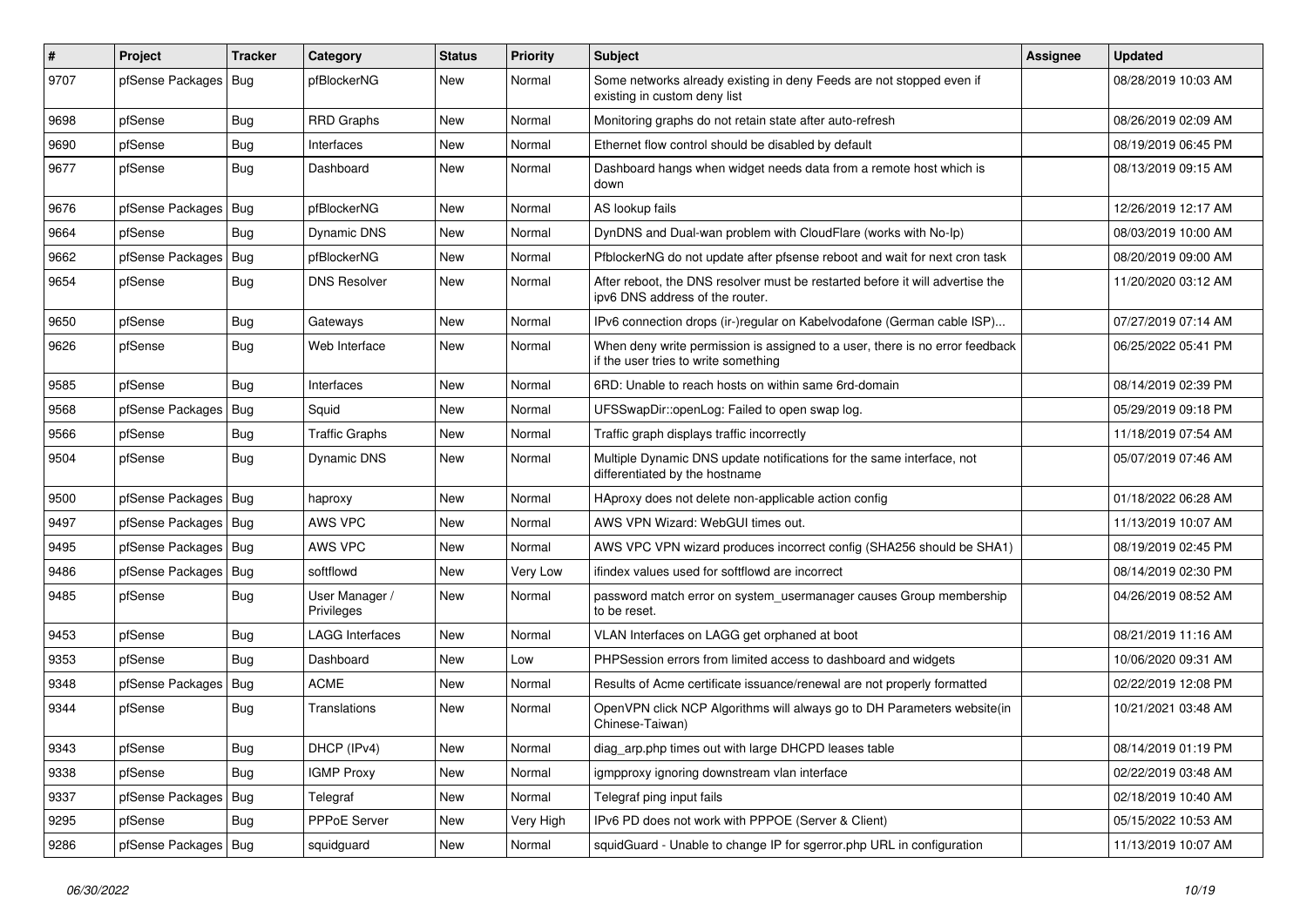| $\vert$ # | Project          | <b>Tracker</b> | Category                                 | <b>Status</b> | <b>Priority</b> | <b>Subject</b>                                                                                        | <b>Assignee</b> | <b>Updated</b>      |
|-----------|------------------|----------------|------------------------------------------|---------------|-----------------|-------------------------------------------------------------------------------------------------------|-----------------|---------------------|
| 9261      | pfSense Packages | Bug            | haproxy                                  | New           | Normal          | haproxy GUI failure                                                                                   |                 | 01/08/2019 12:41 PM |
| 9247      | pfSense Packages | Bug            | haproxy                                  | New           | Low             | HAProxy multiple server selection on stats pages doesn't work                                         |                 | 01/02/2019 04:44 PM |
| 9241      | pfSense          | Bug            | Interfaces                               | New           | Normal          | Ethernet link cycles up/down if "auto-negotiate" is explicitly selected in<br>interface configuration |                 | 12/31/2018 08:36 PM |
| 9229      | pfSense Packages | Bug            | Tinc                                     | <b>New</b>    | Normal          | Tinc package: no way of specifying multiple critical configuration parameters<br>from web interface   |                 | 08/13/2019 09:25 AM |
| 9192      | pfSense          | <b>Bug</b>     | <b>PPP</b> Interfaces                    | <b>New</b>    | Normal          | PPPoE daemon selects wrong interface                                                                  |                 | 08/20/2019 10:05 AM |
| 9183      | pfSense          | <b>Bug</b>     | <b>LAGG Interfaces</b>                   | <b>New</b>    | Very Low        | OpenVPN Lagg Interface not working after restart or new start                                         |                 | 08/21/2019 11:17 AM |
| 9179      | pfSense          | Bug            | <b>NAT Reflection</b>                    | New           | Normal          | NAT reflection fix implemented for #8604 is causing WebUI and XMLRPC to<br>fail on slave              |                 | 03/27/2020 08:01 PM |
| 9167      | pfSense          | <b>Bug</b>     | Rules / NAT                              | <b>New</b>    | Normal          | Some Important ICMPv6 Traffic Not Allowed by Default Rules                                            |                 | 08/14/2019 01:00 PM |
| 9149      | pfSense          | Bug            | Package System                           | New           | Low             | Continued issues with /tmp and /var in RAM on 2.4                                                     |                 | 11/24/2018 11:56 AM |
| 9143      | pfSense Packages | <b>Bug</b>     | ntop                                     | <b>New</b>    | Normal          | ntopng not displaying values in historical correctly                                                  |                 | 11/22/2018 07:24 AM |
| 9140      | pfSense          | <b>Bug</b>     | Logging                                  | New           | Very Low        | Unexpected rule can be displayed when looking up filter log entry with<br>multiple matching rules     |                 | 08/19/2019 02:56 PM |
| 9139      | pfSense Packages | <b>Bug</b>     | Telegraf                                 | New           | Normal          | telegraf: add ping for default gateway(s)                                                             |                 | 05/21/2020 04:23 PM |
| 9138      | pfSense Packages | <b>Bug</b>     | Telegraf                                 | New           | Normal          | telegraf: add section for custom config lines                                                         |                 | 02/18/2019 03:36 PM |
| 9136      | pfSense          | Bug            | DHCP (IPv6)                              | New           | High            | IPv6 Tracking Interfaces Lose IPv6 Address in Certain Cases                                           |                 | 04/21/2022 12:39 PM |
| 9101      | pfSense          | Bug            | <b>Traffic Graphs</b>                    | New           | Normal          | Traffic Graphs/Dashboard Slows Downloads Being Performed by the Same<br>Firefox Browser               |                 | 08/21/2019 09:18 AM |
| 9087      | pfSense          | Bug            | <b>Traffic Graphs</b>                    | New           | Normal          | Traffic Graph Widget Legend Not Updating                                                              |                 | 08/14/2019 12:38 PM |
| 9079      | pfSense Packages | Bug            | ntop                                     | New           | Normal          | High CPU usage of ntopng even during IDLE and no network traffic                                      |                 | 12/16/2018 02:40 PM |
| 9037      | pfSense          | <b>Bug</b>     | <b>DNS Resolver</b>                      | <b>New</b>    | Normal          | Unbound not logging to syslog after reboot                                                            |                 | 10/12/2018 05:09 AM |
| 9035      | pfSense          | Bug            | Rules / NAT                              | New           | Normal          | Inactive Interfaces are Hidden in Firewall Rules                                                      |                 | 08/14/2019 12:39 PM |
| 9025      | pfSense Packages | <b>Bug</b>     | squidguard                               | New           | Normal          | SquidGard + Target categories                                                                         |                 | 10/08/2018 01:00 AM |
| 9012      | pfSense Packages | Bug            | Squid                                    | New           | Very Low        | Captive Portal authentication in Squid Proxy Server does not work                                     |                 | 10/12/2019 05:06 AM |
| 8963      | pfSense          | Bug            | <b>Traffic Shaper</b><br>(Limiters)      | <b>New</b>    | Normal          | 2.4.4 Limiters don't work after CARP fail-over                                                        |                 | 12/10/2018 06:40 AM |
| 8909      | pfSense Packages | <b>Bug</b>     | Tinc                                     | New           | Normal          | tinc package makes /rc.newwanip looping forever                                                       |                 | 08/13/2019 09:25 AM |
| 8902      | pfSense Packages | <b>Bug</b>     | haproxy                                  | <b>New</b>    | Normal          | HAproxy package not use custom DNS for lookup on apply new config                                     |                 | 09/16/2018 08:16 AM |
| 8846      | pfSense          | <b>Bug</b>     | Gateways                                 | New           | Low             | Misleading gateway error message adding/editing static routes using a<br>disabled interface           |                 | 08/21/2019 11:29 AM |
| 8831      | pfSense          | <b>Bug</b>     | IPv6 Router<br>Advertisements<br>(RADVD) | New           | Very High       | Radvd causes latency spikes                                                                           |                 | 04/19/2021 04:51 AM |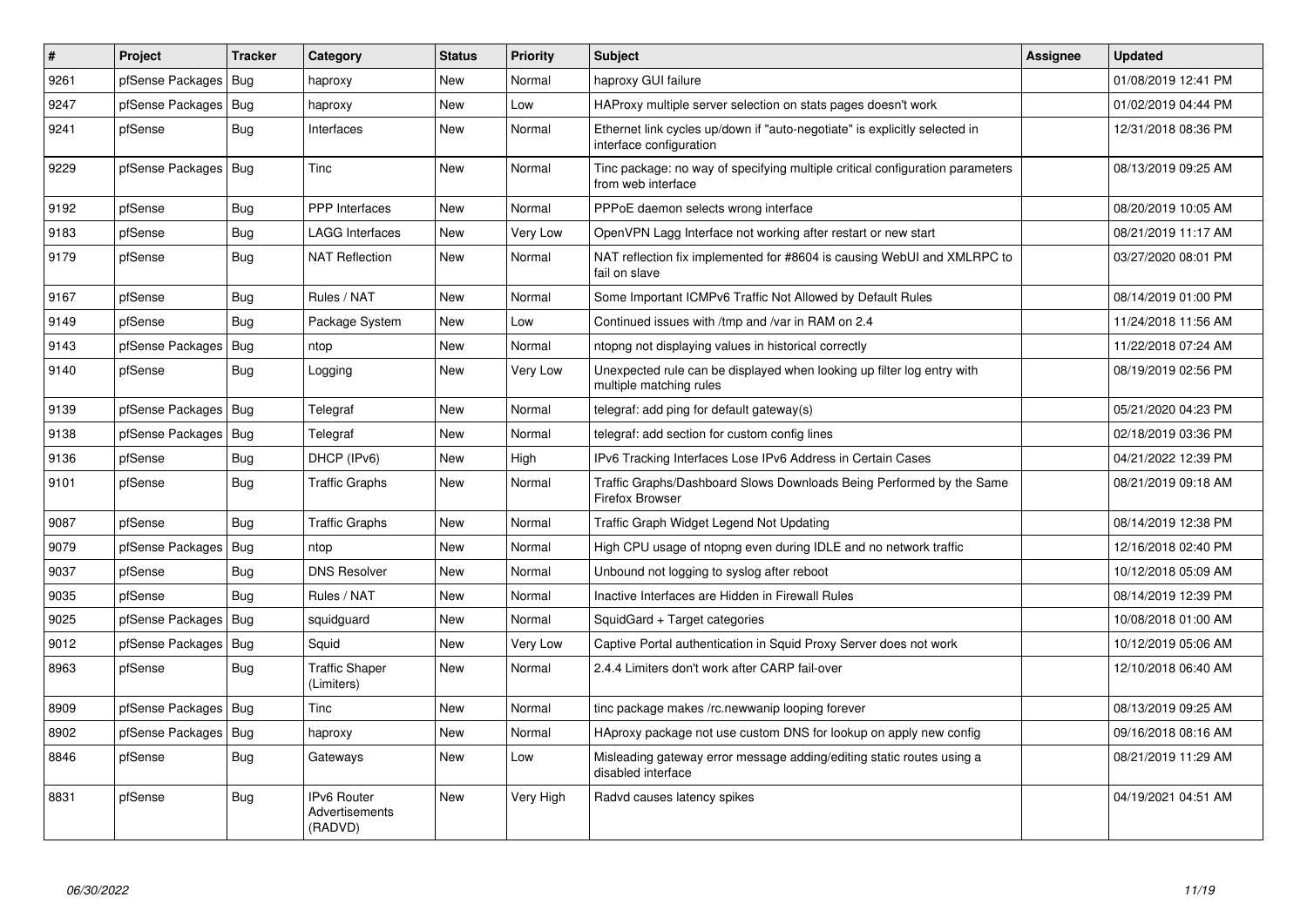| #    | Project                | Tracker    | Category               | <b>Status</b> | <b>Priority</b> | <b>Subject</b>                                                                                                                          | <b>Assignee</b> | <b>Updated</b>      |
|------|------------------------|------------|------------------------|---------------|-----------------|-----------------------------------------------------------------------------------------------------------------------------------------|-----------------|---------------------|
| 8820 | pfSense                | Bug        | Rules / NAT            | New           | Low             | System/Advanced/Misc - "Do not kill connections when schedule expires"<br>UN-checked still leaves existing connections open.            |                 | 07/28/2020 10:59 AM |
| 8804 | pfSense                | Bug        | PPP Interfaces         | New           | Normal          | Netgate SG-1000 PPPoE Keepalives not prioritized, internet drops                                                                        |                 | 08/20/2019 10:06 AM |
| 8770 | pfSense                | <b>Bug</b> | Interfaces             | New           | Normal          | QinQ interfaces always show as active                                                                                                   |                 | 02/01/2020 09:47 AM |
| 8752 | pfSense Packages   Bug |            | squidguard             | New           | Normal          | For SquidGuard in "Common ACL" menu "Target Rules List" "access" option<br>always stays with default value '---' for my Target category |                 | 08/06/2018 05:53 AM |
| 8711 | pfSense                | <b>Bug</b> | <b>IGMP Proxy</b>      | New           | Normal          | igmpproxy with PPPoE Interfaces                                                                                                         |                 | 07/28/2018 09:21 AM |
| 8705 | pfSense Packages       | Bug        | syslog-ng              | New           | Normal          | Syslog-NG error in latest snapshot                                                                                                      |                 | 07/27/2018 10:17 AM |
| 8686 | pfSense                | <b>Bug</b> | <b>IPsec</b>           | New           | Normal          | IPsec VTI: Assigned interface firewall rules are never parsed                                                                           |                 | 02/10/2021 12:15 PM |
| 8614 | pfSense                | <b>Bug</b> | DHCP (IPv4)            | New           | Normal          | Cannot remove Additional BOOTP/DHCP Options                                                                                             |                 | 08/21/2019 09:15 AM |
| 8589 | pfSense Packages       | Bug        | FreeRADIUS             | New           | Normal          | FreeRadius 0.15.5 2 ignoring tunnelled-reply=no                                                                                         |                 | 02/18/2019 03:40 PM |
| 8570 | pfSense                | <b>Bug</b> | <b>XML Parser</b>      | New           | Normal          | Empty (dn)shaper config gets populated with newline                                                                                     |                 | 08/20/2019 02:45 PM |
| 8567 | pfSense                | <b>Bug</b> | CARP                   | New           | Normal          | Using IPv6 VIP alias for services may affect CARP IPv6 VIP work                                                                         |                 | 06/12/2018 01:26 PM |
| 8566 | pfSense                | Bug        | CARP                   | New           | Normal          | Wrong IPv6 source in NS request in case using of IPv6 alias                                                                             |                 | 06/12/2018 01:26 PM |
| 8560 | pfSense Packages   Bug |            | <b>ACME</b>            | New           | Normal          | ACME: can't update DNS records in DNSMadeEasy registar for several<br>domains with different API keys/ids                               |                 | 06/08/2018 01:28 PM |
| 8526 | pfSense                | <b>Bug</b> | Interfaces             | New           | Normal          | DHCP client ignores server replies when 802.1q tagging is used                                                                          |                 | 08/14/2019 10:52 AM |
| 8513 | pfSense Packages       | Bug        | FreeRADIUS             | New           | High            | Freeradius 3.x Idap problem                                                                                                             |                 | 02/18/2019 05:22 PM |
| 8512 | pfSense                | <b>Bug</b> | <b>PPP</b> Interfaces  | New           | Normal          | PPPoE reconnect fails after interface flap                                                                                              |                 | 08/20/2019 10:06 AM |
| 8500 | pfSense                | Bug        | Dynamic DNS            | New           | Low             | Incorrect categorization of status/info messages from phpDynDNS                                                                         |                 | 08/16/2019 12:50 PM |
| 8464 | pfSense                | <b>Bug</b> | <b>Wireless</b>        | New           | Very Low        | Wireless USB card does not connect to WiFi automatically after reboot/halt                                                              |                 | 06/19/2020 03:44 AM |
| 8454 | pfSense Packages   Bug |            | arpwatch               | New           | Very Low        | Arpwatch package break email notifications from other sources                                                                           |                 | 06/23/2022 07:49 PM |
| 8438 | pfSense Packages   Bug |            | haproxy                | New           | High            | haproxy: can't use ACL for cert with http-response actions                                                                              |                 | 05/24/2018 01:12 PM |
| 8435 | pfSense                | <b>Bug</b> | Interfaces             | New           | Normal          | DHCPv6 unusable in certain circumstances (US AT&T Fiber, etc.)                                                                          |                 | 08/14/2019 10:52 AM |
| 8432 | pfSense                | <b>Bug</b> | Dynamic DNS            | New           | Normal          | Dynamic DNS Client gives an error that it can't find IPv6 address when WAN<br>interface is a LAGG                                       |                 | 09/17/2020 05:23 AM |
| 8419 | pfSense                | <b>Bug</b> | Web Interface          | New           | Normal          | webgui, when menubar is fixed to the top of the screen, the last items of long<br>menus cannot be seen/used.                            |                 | 07/19/2018 03:10 PM |
| 8406 | pfSense                | Bug        | Dynamic DNS            | New           | Normal          | DDNS IPV6 Cloudflare Client does not detect PPOE address                                                                                |                 | 03/31/2018 11:56 AM |
| 8401 | ptSense                | Bug        | Installer              | New           | Normal          | Issues related to keys representing alphabetic characters specific to<br>Scandinavian languages and to some other keys.                 |                 | 03/30/2018 11:06 AM |
| 8343 | pfSense                | <b>Bug</b> | Gateways               | New           | Normal          | Gateway Routes (Default Routes) not removed in Kernel when removed<br>from GUI                                                          |                 | 05/14/2020 01:22 AM |
| 8335 | pfSense                | Bug        | <b>LAGG Interfaces</b> | New           | Normal          | System hang with LACP downlink to UniFi switch                                                                                          |                 | 08/21/2019 11:18 AM |
| 8325 | pfSense                | <b>Bug</b> | UPnP/NAT-PMP           | New           | Normal          | UPnP not available for pppoe-Clients                                                                                                    |                 | 11/15/2020 10:33 AM |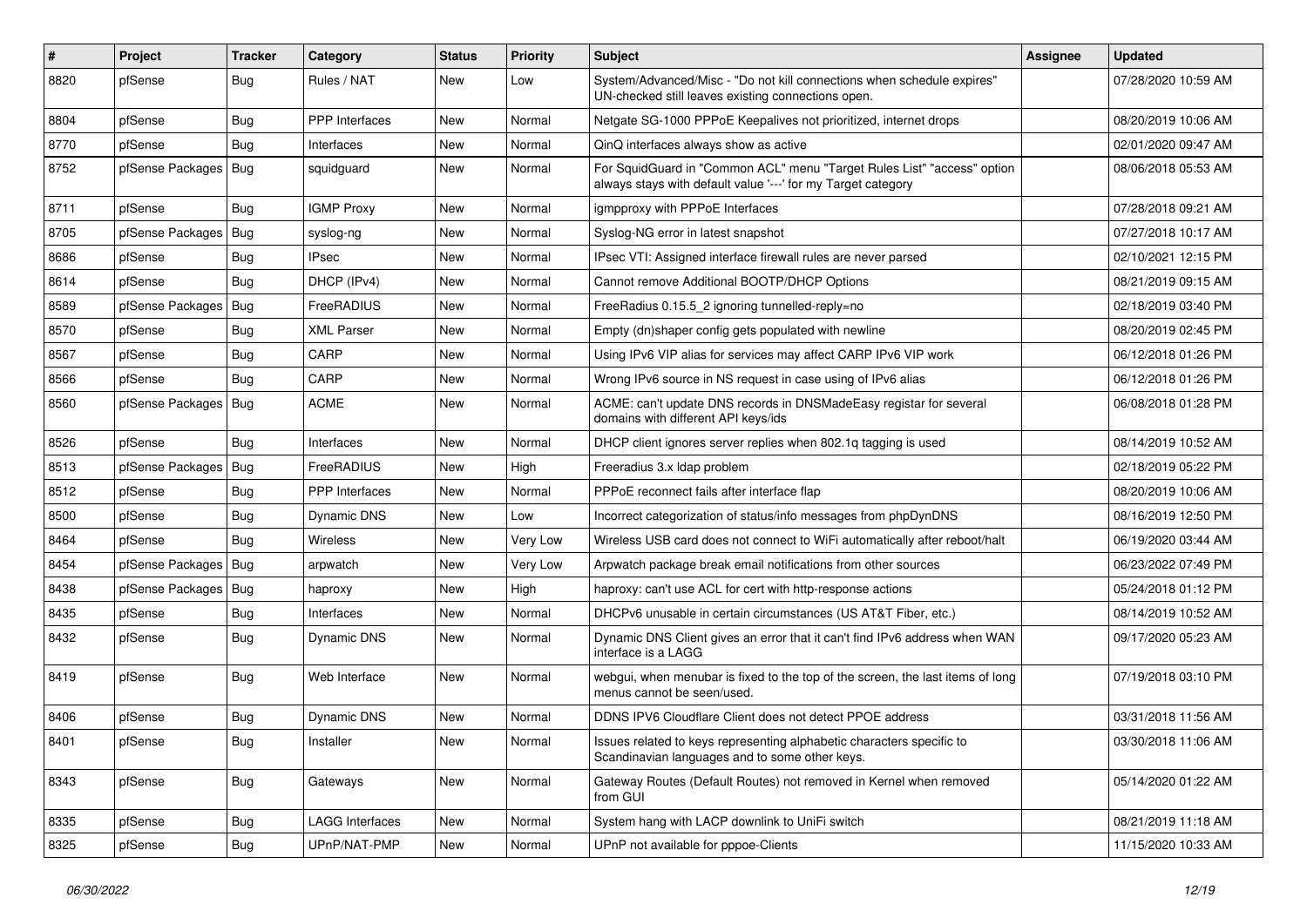| $\vert$ # | Project          | <b>Tracker</b> | Category                | <b>Status</b> | <b>Priority</b> | <b>Subject</b>                                                                                                                                                                | Assignee | <b>Updated</b>      |
|-----------|------------------|----------------|-------------------------|---------------|-----------------|-------------------------------------------------------------------------------------------------------------------------------------------------------------------------------|----------|---------------------|
| 8313      | pfSense          | Bug            | Notifications           | New           | Normal          | STARTTLS auto detection not working                                                                                                                                           |          | 04/21/2022 12:39 PM |
| 8295      | pfSense Packages | <b>Bug</b>     | syslog-ng               | New           | Normal          | syslog-ng logrotates tls files                                                                                                                                                |          | 02/14/2018 06:12 AM |
| 8285      | pfSense          | <b>Bug</b>     | Web Interface           | New           | Normal          | Actions on stale data may result in catastrophic results                                                                                                                      |          | 01/16/2018 08:08 PM |
| 8264      | pfSense Packages | Bug            | FreeRADIUS              | New           | Normal          | Radiusd restart on WAN change results in freeradius not running (and<br>possible solution)                                                                                    |          | 04/21/2022 12:39 PM |
| 8263      | pfSense          | Bug            | Traffic Shaper (ALTQ)   | New           | Normal          | Cannot create a nonlinear `Link Share` service curve because of: "the sum<br>of the child bandwidth higher than parent"                                                       |          | 11/05/2020 07:31 AM |
| 8233      | pfSense          | <b>Bug</b>     | <b>NAT Reflection</b>   | New           | Very Low        | NAT reflection back to originating host broken when using FQDN-based IP<br>aliases                                                                                            |          | 08/21/2019 10:53 AM |
| 8229      | pfSense Packages | <b>Bug</b>     | syslog-ng               | New           | Normal          | syslog-ng stops parsing logs after logrotate run                                                                                                                              |          | 01/26/2018 12:00 PM |
| 8213      | pfSense Packages | Bug            | haproxy                 | New           | Normal          | acl src file not populated from alias                                                                                                                                         |          | 12/21/2017 02:02 PM |
| 8207      | pfSense          | <b>Bug</b>     | <b>Operating System</b> | New           | Normal          | 2.4 cannot boot as a Xen VM with more than 7 NICs                                                                                                                             |          | 06/25/2022 05:42 PM |
| 8197      | pfSense Packages | Bug            | <b>BIND</b>             | New           | Normal          | BIND UI fails to properly update zone with inline DNSSEC signing enabled                                                                                                      |          | 02/18/2019 05:23 PM |
| 8180      | pfSense Packages | Bug            | syslog-ng               | New           | Normal          | syslog-ng default log file                                                                                                                                                    |          | 01/16/2018 12:53 PM |
| 8177      | pfSense          | Bug            | Package System          | New           | Normal          | "/xsl/package.xsl" is referenced in package XML files but not on the firewall                                                                                                 |          | 08/14/2019 09:56 AM |
| 8176      | pfSense          | Bug            | Package System          | New           | Normal          | /schema/packages.dtd -- referenced in *xml, but missing?                                                                                                                      |          | 12/09/2017 06:52 PM |
| 8158      | pfSense          | Bug            | Interfaces              | New           | High            | IPv6 Track Interface issue with more than one WAN-Gateway and a number<br>of internal interfaces at least track interface from one interface does not<br>work on regular base |          | 12/03/2017 09:00 AM |
| 8157      | pfSense          | <b>Bug</b>     | Dashboard               | New           | Very Low        | Traffic Graph clutter from time to time                                                                                                                                       |          | 12/03/2017 06:40 AM |
| 8130      | pfSense          | <b>Bug</b>     | <b>Traffic Graphs</b>   | New           | Normal          | Status - Monitoring - Area chart displays traffic data differently than Line or<br>Bar charts                                                                                 |          | 11/26/2017 01:40 PM |
| 8122      | pfSense          | Bug            | OpenVPN                 | New           | Normal          | openvpn client is unable to use OTP (temporary) passwords                                                                                                                     |          | 04/16/2018 09:28 AM |
| 8113      | pfSense          | Bug            | Interfaces              | New           | Normal          | MTU setting on bridge, openvpn clients ignored                                                                                                                                |          | 12/31/2021 05:55 PM |
| 8095      | pfSense          | Bug            | Translations            | New           | Normal          | Unescaped simple quotes break JavaScript features when the French<br>translation is enabled                                                                                   |          | 08/21/2019 09:06 AM |
| 8089      | pfSense          | Bug            | Interfaces              | New           | High            | VLAN page breaks after config restore to new hardware.                                                                                                                        |          | 11/21/2017 01:38 PM |
| 8087      | pfSense          | Bug            | Authentication          | New           | Normal          | Provide Calling-Station-ID to RADIUS backed VPN connections                                                                                                                   |          | 06/06/2020 05:36 AM |
| 8076      | pfSense          | <b>Bug</b>     | Backup / Restore        | New           | Normal          | User can easily apply an unusable interface configuration after restore                                                                                                       |          | 08/14/2019 10:52 AM |
| 8073      | pfSense          | <b>Bug</b>     | <b>IPsec</b>            | New           | Normal          | Traffic inexplicably not going through IPSEC despite (in theory) matching<br><b>SPs</b>                                                                                       |          | 11/09/2017 02:51 AM |
| 8066      | pfSense          | <b>Bug</b>     | Routing                 | New           | Normal          | Static routes not applied when they go out a interface using carp                                                                                                             |          | 11/08/2017 02:04 AM |
| 8050      | pfSense          | Bug            | Interfaces              | New           | High            | Enabling bridge while interfaces have link freezes console                                                                                                                    |          | 11/03/2017 04:38 PM |
| 8004      | pfSense          | <b>Bug</b>     | <b>NAT Reflection</b>   | New           | Normal          | Error notice for a deleted NAT that had a RULE or an existing NAT which is<br>claimed to have no NAT port                                                                     |          | 10/24/2017 06:39 PM |
| 7986      | pfSense          | <b>Bug</b>     | Wireless                | New           | Normal          | WLAN card no longer properly initialized under 2.4.0                                                                                                                          |          | 06/19/2020 08:08 AM |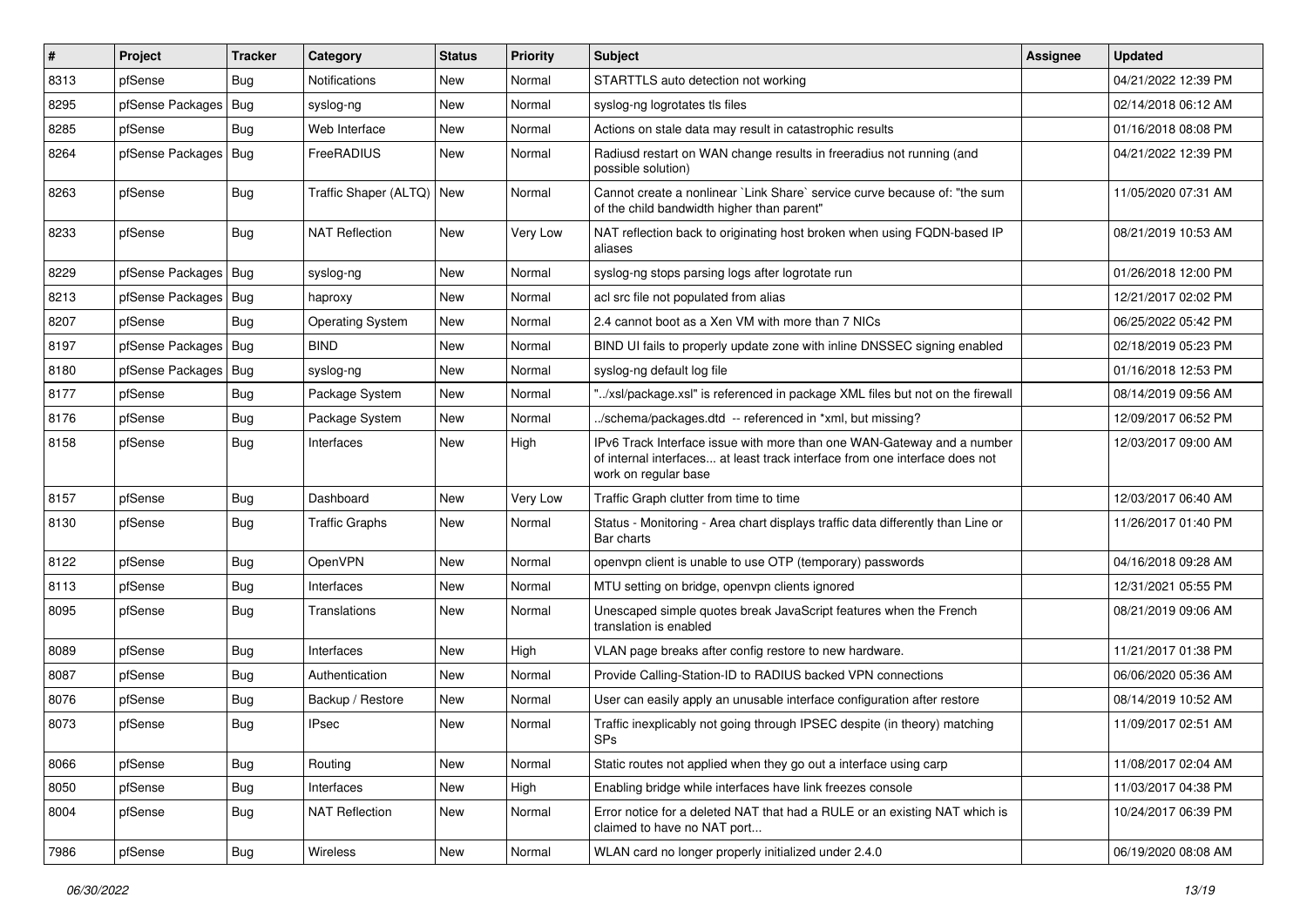| $\vert$ # | Project          | <b>Tracker</b> | Category                                        | <b>Status</b> | <b>Priority</b> | <b>Subject</b>                                                                                                                    | Assignee | <b>Updated</b>      |
|-----------|------------------|----------------|-------------------------------------------------|---------------|-----------------|-----------------------------------------------------------------------------------------------------------------------------------|----------|---------------------|
| 7977      | pfSense          | <b>Bug</b>     | Translations                                    | New           | Normal          | English text shown in stead of translated text (Routing - Gateway groups -<br>edit)                                               |          | 08/21/2019 11:28 AM |
| 7964      | pfSense          | Bug            | Multi-WAN                                       | New           | Normal          | Restart openypn on gateway switching                                                                                              |          | 08/19/2019 12:35 PM |
| 7943      | pfSense          | Bug            | Web Interface                                   | New           | Normal          | CSS Overflow Fix for Drop Down Menus in webConfigurator                                                                           |          | 11/21/2020 02:54 PM |
| 7899      | pfSense          | Bug            | Traffic Shaper (ALTQ) New                       |               | Normal          | a floating 'match' rule on LAN does not put traffic from a broswer on a<br>clientpc into a shaper queue                           |          | 09/28/2017 09:16 AM |
| 7863      | pfSense          | <b>Bug</b>     | User Manager /<br>Privileges                    | New           | Normal          | The "WebCfg - All pages" permission inclueds the "User - System: Shell<br>account access" even though that is not a WebCofg page. |          | 09/16/2017 05:13 AM |
| 7857      | pfSense          | Bug            | Dashboard                                       | New           | Very Low        | Interfaces Widget U/I fails to wrap IPV6 addresses when the string is too<br>wide for the widget                                  |          | 08/13/2019 09:15 AM |
| 7848      | pfSense          | Bug            | Diagnostics                                     | New           | Low             | NDP Table Sort by Expiration Error                                                                                                |          | 08/26/2019 02:56 PM |
| 7821      | pfSense          | Bug            | DHCP (IPv6)                                     | New           | Normal          | GIF does not support broadcast                                                                                                    |          | 08/29/2017 10:50 AM |
| 7788      | pfSense          | Bug            | Dashboard                                       | New           | Low             | Irregular updating of widgets like cpu/uptime on system widget.                                                                   |          | 08/21/2019 09:03 AM |
| 7779      | pfSense          | Bug            | OpenVPN                                         | New           | Normal          | Traffic crossing a site-to-site OpenVPN tunnel fails to fragment.                                                                 |          | 06/02/2021 08:26 AM |
| 7757      | pfSense          | Bug            | Backup / Restore                                | New           | Normal          | Auto Config Backup fails to upload unless Default Gateway is up                                                                   |          | 08/16/2019 12:47 PM |
| 7737      | pfSense          | Bug            | <b>IPv6 Router</b><br>Advertisements<br>(RADVD) | New           | Normal          | radvd error message                                                                                                               |          | 08/13/2019 09:41 AM |
| 7734      | pfSense          | <b>Bug</b>     | DHCP (IPv6)                                     | New           | Normal          | Using opton ia pd0 does not renew prefix and prefix get dropped                                                                   |          | 07/31/2017 03:46 AM |
| 7730      | pfSense          | Bug            | Interfaces                                      | New           | High            | 2.3.4_1 greX: loop detected when hit save on filter rules or interfaces                                                           |          | 07/27/2017 08:16 AM |
| 7665      | pfSense          | Bug            | Aliases / Tables                                | New           | Normal          | Host range validation for Aliases is not strict enough                                                                            |          | 08/21/2019 11:01 AM |
| 7648      | pfSense          | <b>Bug</b>     | CARP                                            | New           | Very Low        | SPAN ports on an interface renders CARP HA inoperative                                                                            |          | 06/14/2017 09:19 PM |
| 7590      | pfSense          | <b>Bug</b>     | Diagnostics                                     | New           | Normal          | diag edit do not save when nothing to sae (in directory browse view)                                                              |          | 05/20/2017 05:04 PM |
| 7589      | pfSense          | <b>Bug</b>     | Diagnostics                                     | New           | Normal          | diag edit.php old print info box                                                                                                  |          | 05/20/2017 05:02 PM |
| 7551      | pfSense          | Bug            | Rules / NAT                                     | New           | Normal          | Dynamic IPsec endpoints not added to rule set after WAN down/up                                                                   |          | 05/16/2017 02:26 PM |
| 7476      | pfSense          | Bug            | Logging                                         | New           | Normal          | Dirty buffer used to build log messages?                                                                                          |          | 04/17/2017 09:51 PM |
| 7462      | pfSense Packages | Bug            | haproxy                                         | New           | Normal          | HAproxy not rebinding properly after WAN DHCP IP change                                                                           |          | 01/11/2018 09:15 AM |
| 7453      | pfSense Packages | Bug            | <b>ACME</b>                                     | New           | Normal          | DNS-ovh need to save or display consumer key                                                                                      |          | 04/06/2017 10:54 AM |
| 7430      | pfSense          | Bug            | Interfaces                                      | New           | Normal          | pfsense-utils.inc - where_is_ipaddr_configured() should account for loopback<br>interface                                         |          | 08/13/2019 03:48 PM |
| 7420      | pfSense          | Bug            | <b>IPsec</b>                                    | New           | Normal          | ipsec status freezing                                                                                                             |          | 02/13/2020 09:09 AM |
| 7403      | pfSense Packages | <b>Bug</b>     | FreeRADIUS                                      | New           | Normal          | Captive Portal + freeradius2 + MySQL problems with German Umlaut                                                                  |          | 03/17/2017 09:12 AM |
| 7402      | pfSense          | <b>Bug</b>     | Web Interface                                   | New           | Normal          | Inconsistent use of htmlentities validation checks                                                                                |          | 03/21/2017 08:58 AM |
| 7388      | pfSense Packages | <b>Bug</b>     | Suricata                                        | New           | High            | Suricata does not property recognize MTU for PPPOE interfaces                                                                     |          | 03/15/2017 05:17 AM |
| 7373      | pfSense          | Bug            | Rules / NAT                                     | New           | Normal          | Firewall schedules GUI needs to be redone from scratch                                                                            |          | 08/21/2019 08:56 AM |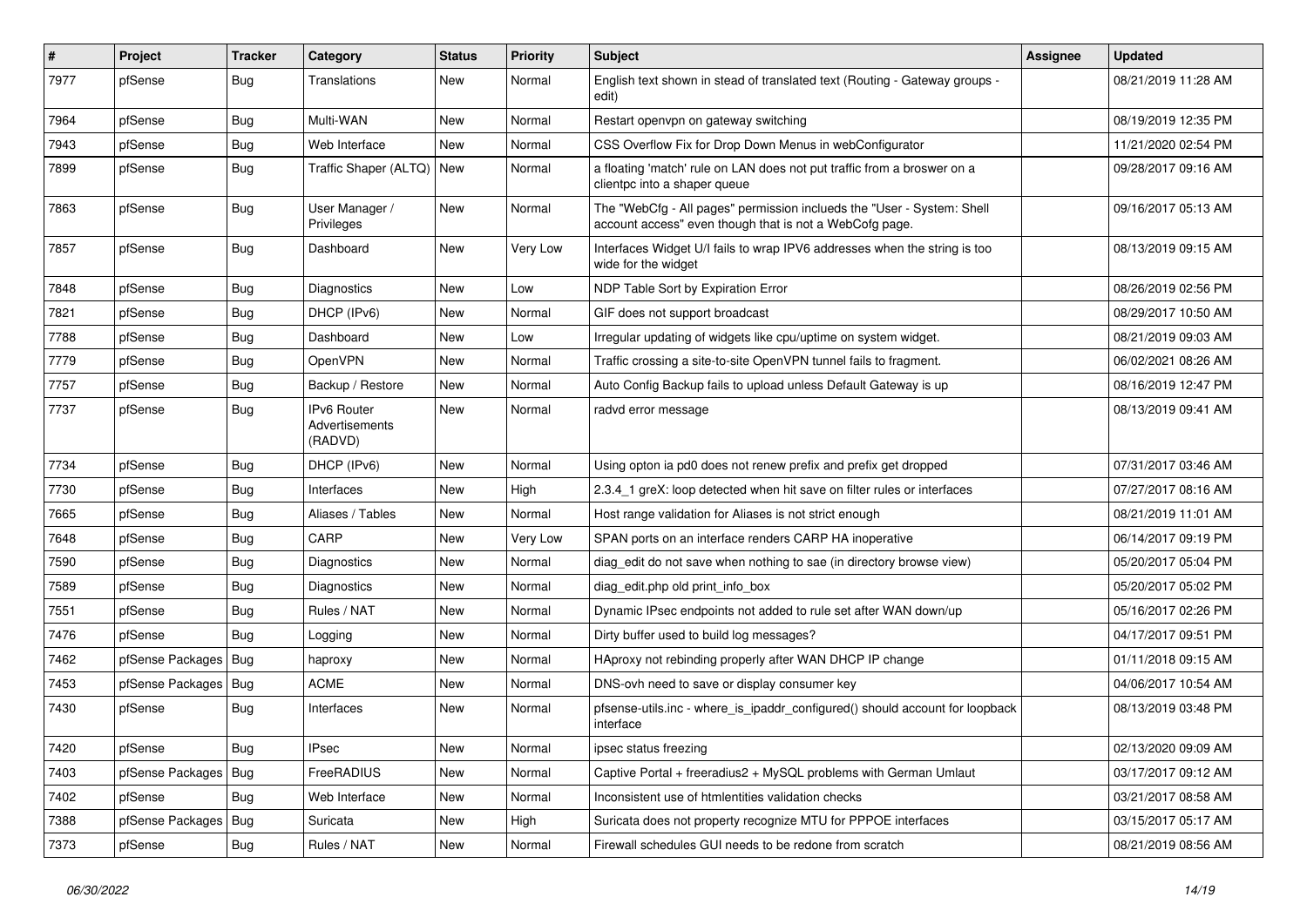| $\#$ | Project                | <b>Tracker</b> | Category                                        | <b>Status</b> | <b>Priority</b> | <b>Subject</b>                                                                                                                                      | Assignee | <b>Updated</b>      |
|------|------------------------|----------------|-------------------------------------------------|---------------|-----------------|-----------------------------------------------------------------------------------------------------------------------------------------------------|----------|---------------------|
| 7352 | pfSense                | <b>Bug</b>     | Routing                                         | <b>New</b>    | Normal          | pfSense IPv6 static route is dumped after a WAN flap                                                                                                |          | 01/20/2022 09:35 AM |
| 7329 | pfSense                | <b>Bug</b>     | <b>DNS Forwarder</b>                            | New           | Low             | <b>DHCP Not Updating DNS</b>                                                                                                                        |          | 01/21/2022 09:16 PM |
| 7314 | pfSense                | <b>Bug</b>     | <b>RRD Graphs</b>                               | <b>New</b>    | Low             | Discrepancy in ntp monitoring view                                                                                                                  |          | 02/24/2017 08:37 PM |
| 7303 | pfSense                | Bug            | IPv6 Router<br>Advertisements<br>(RADVD)        | New           | Normal          | ipv6 connectivity lost on pfSense reboot                                                                                                            |          | 08/20/2019 12:23 PM |
| 7289 | pfSense                | Bug            | Certificates                                    | <b>New</b>    | Low             | Generating 4096bit Certificate                                                                                                                      |          | 08/14/2019 09:56 AM |
| 7238 | pfSense                | Bug            | Web Interface                                   | New           | Normal          | Menu layout broken when using "Hostname in Menu" with long hostnames                                                                                |          | 02/21/2017 07:01 AM |
| 7195 | pfSense                | Bug            | Package System                                  | New           | Normal          | pkg_edit.php - <checkenablefields> tag has no effect on fields other than<br/>checkbox/input</checkenablefields>                                    |          | 08/21/2019 09:15 AM |
| 7172 | pfSense                | <b>Bug</b>     | DHCP (IPv4)                                     | <b>New</b>    | Normal          | Sorting by hostname in Services > DHCP Server > LAN should be "natural"<br>(alphanumeric friendly)                                                  |          | 08/20/2019 03:47 PM |
| 7152 | pfSense                | Bug            | <b>DNS Resolver</b>                             | <b>New</b>    | Normal          | Unbound / DNS Resolver issue if "Register DHCP static mappings in the<br>DNS Resolver" set before wildcard DNS custom options                       |          | 12/18/2021 04:59 PM |
| 7113 | pfSense                | Bug            | Dashboard                                       | <b>New</b>    | Normal          | Interface name in Traffic Graphs                                                                                                                    |          | 12/31/2021 05:40 PM |
| 7082 | pfSense                | Bug            | Package System                                  | <b>New</b>    | Normal          | pkg edit.php - impossible to use default value with rowhelperfield                                                                                  |          | 08/21/2019 09:15 AM |
| 7040 | pfSense                | Bug            | Interfaces                                      | New           | Normal          | Issue when disabling an interface                                                                                                                   |          | 12/26/2016 02:56 AM |
| 6988 | pfSense Packages       | Bug            | Snort                                           | <b>New</b>    | High            | SNORT Package PHP memory error                                                                                                                      |          | 06/28/2018 10:00 PM |
| 6977 | pfSense                | <b>Bug</b>     | Interfaces                                      | New           | Normal          | VLAN traffic is erroneously counted as underlying iface (untagged) traffic                                                                          |          | 08/13/2019 02:56 PM |
| 6926 | pfSense                | Bug            | UPnP/NAT-PMP                                    | New           | Normal          | Miniupnp advertising expired IPv6 address                                                                                                           |          | 01/15/2022 08:29 PM |
| 6861 | pfSense Packages       | Bug            | haproxy                                         | New           | Normal          | Ha-Proxy duplicated backend used in place of original backend                                                                                       |          | 02/18/2019 05:30 PM |
| 6823 | pfSense                | <b>Bug</b>     | Interfaces                                      | New           | Normal          | No connectivity after changing link state to UP                                                                                                     |          | 04/21/2022 12:39 PM |
| 6803 | pfSense                | Bug            | Web Interface                                   | New           | Normal          | CSRF timeout occurs when it (probably) shouldn't                                                                                                    |          | 11/03/2016 09:43 PM |
| 6799 | pfSense                | Bug            | Rules / NAT                                     | New           | Normal          | Using NOT (!) with interface subnet macros results unexpected traffic<br>passing when multiple subnets are included in the macro (i.e. VIP subnets) |          | 02/07/2022 02:18 PM |
| 6784 | pfSense Packages       | Bug            | haproxy                                         | <b>New</b>    | Normal          | HAProxy version .48 will not use URL Table Alias for front end listener                                                                             |          | 02/18/2019 05:32 PM |
| 6691 | pfSense                | <b>Bug</b>     | DHCP (IPv6)                                     | New           | Normal          | dhcp6c quits after only two tries if no response was received                                                                                       |          | 12/07/2020 04:25 PM |
| 6627 | pfSense                | Bug            | Rules / NAT                                     | New           | Normal          | floating tab match rules ignore quick action so should be removed                                                                                   |          | 07/18/2016 02:15 PM |
| 6541 | pfSense                | <b>Bug</b>     | <b>IPv6 Router</b><br>Advertisements<br>(RADVD) | New           | Normal          | IPv6 RAs always include on-link prefix; clients may not use DHCPv6<br>managed addresses                                                             |          | 08/13/2019 03:23 PM |
| 6521 | pfSense Packages   Bug |                | squidguard                                      | New           | Normal          | pfsense 2.3.1 squidguard -> Groups ACL -> Target Rules List missing                                                                                 |          | 06/25/2016 10:49 PM |
| 6481 | pfSense                | <b>Bug</b>     | <b>IPsec</b>                                    | New           | Normal          | loading EAP_RADIUS method failed                                                                                                                    |          | 03/24/2020 04:25 PM |
| 6471 | pfSense Packages       | <b>Bug</b>     | squidguard                                      | New           | Normal          | pfsense 2.3.1 squidguard -> common ACL -> Target Rules List missing                                                                                 |          | 06/08/2016 06:22 PM |
| 6398 | pfSense                | <b>Bug</b>     | Configuration<br>Backend                        | New           | Normal          | If config cannot be loaded due to corruption or bug, it isn't handled gracefully<br>(just stops)                                                    |          | 08/13/2019 01:23 PM |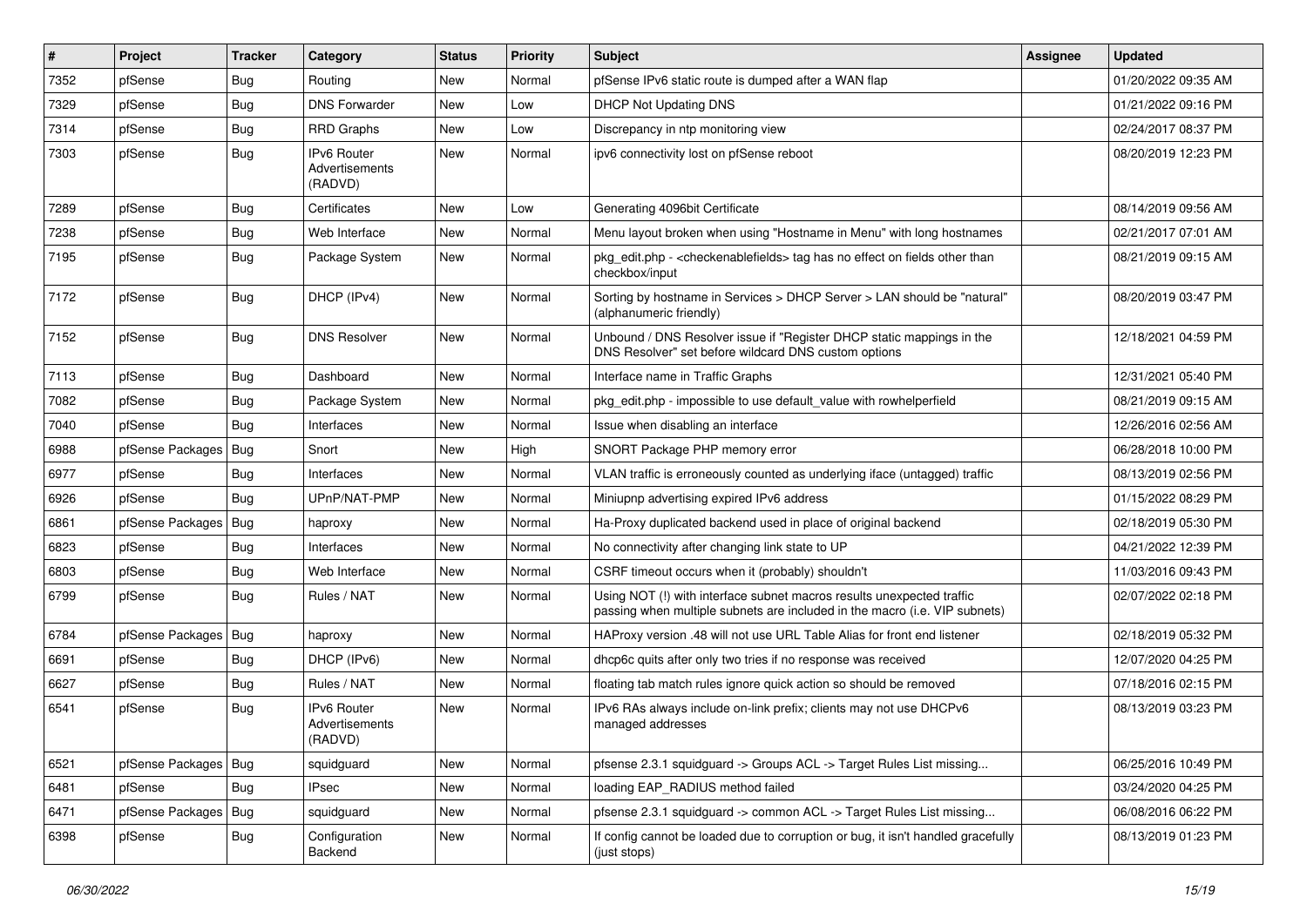| $\vert$ # | Project          | <b>Tracker</b> | Category                                        | <b>Status</b> | Priority | <b>Subject</b>                                                                                                  | <b>Assignee</b> | <b>Updated</b>      |
|-----------|------------------|----------------|-------------------------------------------------|---------------|----------|-----------------------------------------------------------------------------------------------------------------|-----------------|---------------------|
| 6386      | pfSense          | Bug            | <b>IPv6 Router</b><br>Advertisements<br>(RADVD) | New           | Low      | Switching Router Advertisements to disabled should broadcast IP Removal<br>messages                             |                 | 05/22/2016 10:44 PM |
| 6361      | pfSense          | <b>Bug</b>     | Web Interface                                   | New           | Low      | Responsive Mobile Menu issue                                                                                    |                 | 05/16/2016 12:09 PM |
| 6321      | pfSense          | <b>Bug</b>     | L <sub>2</sub> TP                               | New           | Normal   | Problem with connecting I2tp over ipsec from android and windows                                                |                 | 11/13/2020 11:01 AM |
| 6289      | pfSense          | Bug            | Interfaces                                      | New           | Normal   | IPv6 address not given to track6 interfaces on create                                                           |                 | 12/30/2021 04:17 AM |
| 6186      | pfSense          | Bug            | Services                                        | New           | Normal   | race conditions in service startup                                                                              |                 | 04/21/2022 12:39 PM |
| 6083      | pfSense Packages | Bug            | Squid                                           | New           | Normal   | Suqid Realtime Monitor / Squid Cache Table not diplaying correctly                                              |                 | 12/06/2016 07:25 AM |
| 6051      | pfSense          | <b>Bug</b>     | DHCP (IPv6)                                     | New           | Normal   | DHCPv6 Client Failure for additional WAN Address causes<br>2-seconds-service-restart-loop                       |                 | 12/03/2020 01:08 AM |
| 6029      | pfSense          | Bug            | <b>XML Parser</b>                               | New           | Normal   | Unhelpful error messages in xmlparse*.inc and generally                                                         |                 | 08/13/2019 12:52 PM |
| 5849      | pfSense          | <b>Bug</b>     | CARP                                            | New           | Normal   | Routing fail on CARP IPsec                                                                                      |                 | 12/18/2021 04:41 PM |
| 5786      | pfSense          | Bug            | Web Interface                                   | New           | Normal   | Check WebConfigurator port for conflicts                                                                        |                 | 04/21/2022 12:39 PM |
| 5751      | pfSense Packages | <b>Bug</b>     | squidguard                                      | New           | Normal   | SquidGuard target categories not saved when long "Domain List" is provided                                      |                 | 01/10/2016 08:55 AM |
| 5652      | pfSense          | <b>Bug</b>     | Authentication                                  | New           | Normal   | Radius IETF Class Group Assignment - Incorrect Standard                                                         |                 | 08/13/2019 01:39 PM |
| 5629      | pfSense          | Bug            | <b>IPsec</b>                                    | New           | Normal   | Allow for IPsec configuration using certs without a CA                                                          |                 | 12/31/2021 05:21 PM |
| 5355      | pfSense          | Bug            | <b>IPsec</b>                                    | New           | High     | on Dynamic WAN IP (DHCP Client) it takes 10 minutes before Phase1<br>reconnects                                 |                 | 07/08/2016 10:29 PM |
| 5306      | pfSense          | Bug            | Package System                                  | New           | Normal   | textarea fields should have linebreaks sanitized automatically on save                                          |                 | 03/03/2017 04:15 AM |
| 5253      | pfSense          | Bug            | <b>PPP</b> Interfaces                           | New           | Normal   | 3gstats.php 100% CPU                                                                                            |                 | 01/08/2022 05:02 PM |
| 4740      | pfSense          | <b>Bug</b>     | Wireless                                        | New           | Normal   | Intel wireless kernel panic in infrastructure mode with WPA                                                     |                 | 11/13/2020 08:38 AM |
| 4680      | pfSense          | Bug            | <b>DHCP Relay</b>                               | New           | Normal   | DHCP relay does not work with DHCP server on other end of OpenVPN<br>tunnel                                     |                 | 05/05/2015 06:55 PM |
| 4604      | pfSense          | Bug            | <b>NTPD</b>                                     | New           | Normal   | NTP time server entries may or may not work, depending upon interfaces<br>selected when configuring NTP service |                 | 12/11/2021 07:59 PM |
| 4467      | pfSense          | Bug            | Traffic Shaper (ALTQ)   New                     |               | Normal   | Traffic Graphs shows wrong throughput when traffic shaping enabled                                              |                 | 02/23/2015 05:31 PM |
| 3771      | pfSense          | Bug            | DHCP (IPv4)                                     | New           | Normal   | Webinterface and dhcpdcrashes with 500+ static leases                                                           |                 | 08/21/2019 09:26 AM |
| 3706      | pfSense          | <b>Bug</b>     | User Manager /<br>Privileges                    | New           | Normal   | Permission order affects default page on limited accounts, but can't reorder                                    |                 | 02/06/2016 04:10 AM |
| 3465      | pfSense          | <b>Bug</b>     | Traffic Shaper (ALTQ)   New                     |               | Normal   | Editing Traffic Shaper queues causes status_queues.php error                                                    |                 | 02/19/2014 01:53 AM |
| 3411      | pfSense          | Bug            | Dashboard                                       | New           | Low      | Interfaces and statistics dashboard widgets very slow with large numbers of<br>interfaces                       |                 | 01/24/2014 02:09 AM |
| 3404      | pfSense          | <b>Bug</b>     | DHCP (IPv4)                                     | New           | Normal   | DHCP Server Fails to Start on Interfaces that are Slow to Come Online<br>During Boot                            |                 | 02/11/2014 05:09 PM |
| 3382      | pfSense          | Bug            | <b>IGMP Proxy</b>                               | New           | Normal   | IGMPPROXY fails with more than 32 interfaces                                                                    |                 | 07/12/2016 11:01 PM |
| 3358      | pfSense          | Bug            | Package System                                  | New           | Normal   | new version of <include_file> is not required during reinstall_all</include_file>                               |                 | 12/26/2014 12:13 PM |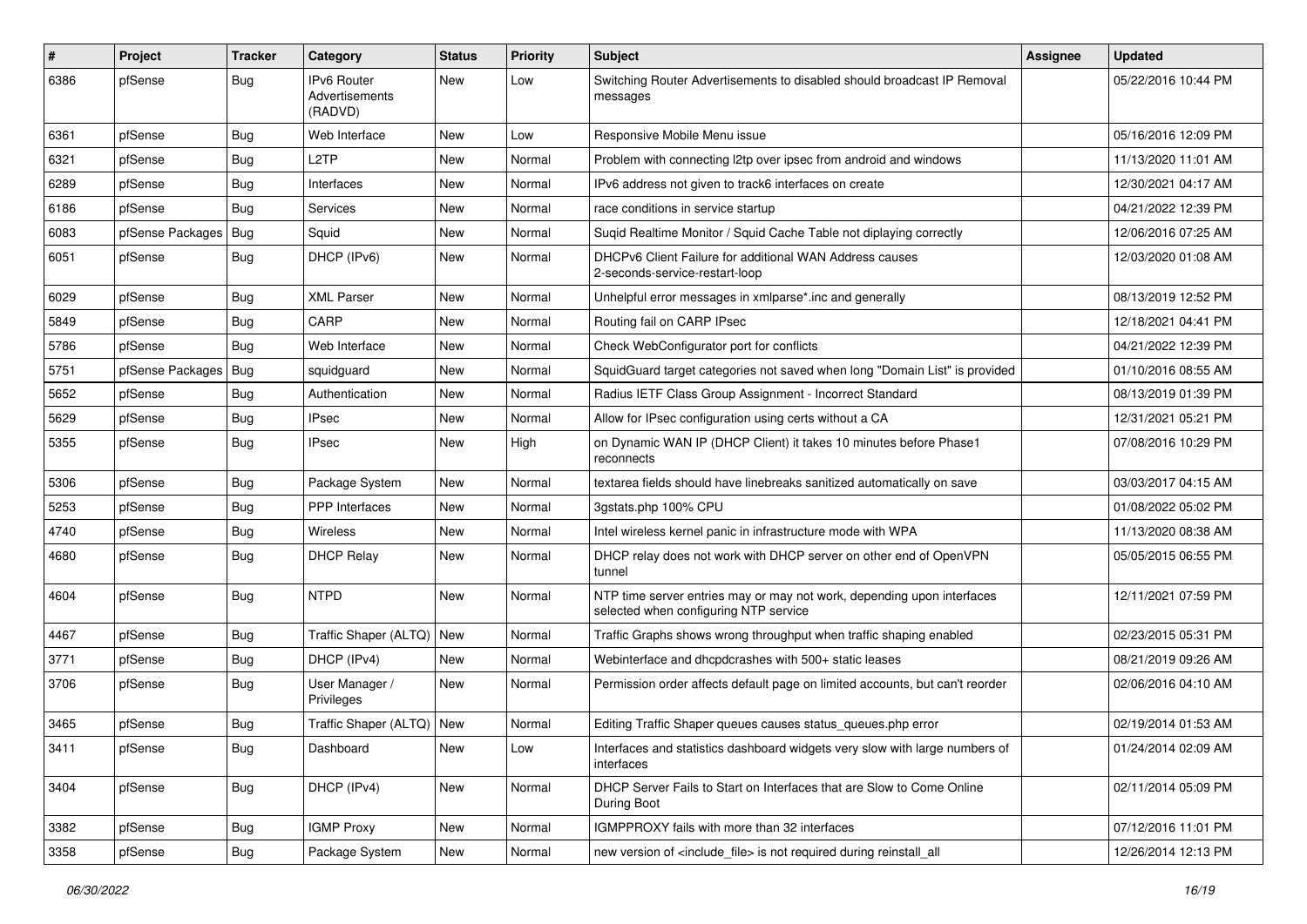| #     | Project          | <b>Tracker</b> | Category                            | <b>Status</b> | <b>Priority</b> | <b>Subject</b>                                                                                                         | <b>Assignee</b>       | <b>Updated</b>      |
|-------|------------------|----------------|-------------------------------------|---------------|-----------------|------------------------------------------------------------------------------------------------------------------------|-----------------------|---------------------|
| 3326  | pfSense          | <b>Bug</b>     | <b>PPP</b> Interfaces               | <b>New</b>    | Normal          | IPv6 only PPPoE connection                                                                                             |                       | 11/18/2013 09:37 AM |
| 3312  | pfSense          | <b>Bug</b>     | <b>IPsec</b>                        | <b>New</b>    | Normal          | Gateway on IPsec rules is not functional in pf                                                                         |                       | 01/28/2020 10:09 PM |
| 2367  | pfSense          | <b>Bug</b>     | Rules / NAT                         | New           | Normal          | display negate rules in firewall rules php and evaluate when added                                                     |                       | 05/07/2012 06:11 PM |
| 2335  | pfSense          | <b>Bug</b>     | <b>Operating System</b>             | New           | Normal          | IGMPProxy and CARP Results in System Instability Upon Reboot                                                           |                       | 07/19/2014 10:25 PM |
| 2308  | pfSense          | <b>Bug</b>     | Traffic Shaper (ALTQ)               | <b>New</b>    | Normal          | HFSC WebUI doesn't check for "Bandwidth" setting                                                                       |                       | 12/04/2012 07:12 PM |
| 2138  | pfSense          | <b>Bug</b>     | <b>RRD Graphs</b>                   | New           | Normal          | RRD Wireless graph broken in BSS mode                                                                                  |                       | 02/06/2016 04:59 AM |
| 1890  | pfSense          | Bug            | Translations                        | New           | Normal          | No gettext support in console scripts                                                                                  |                       | 08/13/2019 12:24 PM |
| 1849  | pfSense          | <b>Bug</b>     | Traffic Shaper (ALTQ)               | New           | Normal          | Traffic shaper - By Queue view needs to show/use friendly inerface names                                               |                       | 01/10/2022 08:10 AM |
| 1738  | pfSense          | <b>Bug</b>     | Backup / Restore                    | New           | Very Low        | Restore fails when username in backup is not matching                                                                  |                       | 12/11/2021 07:51 PM |
| 1667  | pfSense          | <b>Bug</b>     | L <sub>2</sub> TP                   | New           | Normal          | L2TP server does not respond properly from a CARP VIP                                                                  |                       | 12/11/2021 07:43 PM |
| 1620  | pfSense Packages | Bug            | Squid                               | New           | Normal          | Can't use transparent proxy when using bridge.                                                                         |                       | 10/07/2021 04:19 AM |
| 12924 | pfSense Packages | <b>Bug</b>     | WireGuard                           | New           | Normal          | <b>DNS Resolver WireGuard ACL Inconsistency</b>                                                                        | Christian<br>McDonald | 04/10/2022 10:36 AM |
| 12760 | pfSense Packages | <b>Bug</b>     | WireGuard                           | <b>New</b>    | Normal          | Link-local addresses disallowed on Wireguard interfaces                                                                | Christian<br>McDonald | 02/07/2022 03:50 AM |
| 12715 | pfSense          | <b>Bug</b>     | Authentication                      | New           | Normal          | Long system startup time when LDAP is configured and unavailable during<br>startup.                                    | Christian<br>McDonald | 01/24/2022 05:50 AM |
| 12608 | pfSense Packages | Bug            | WireGuard                           | New           | High            | WireGuard tunnels monitored by dpinger causing system to stop routing<br>completely in certain situations              | Christian<br>McDonald | 12/16/2021 03:14 PM |
| 6873  | pfSense          | <b>Bug</b>     | DHCP (IPv6)                         | New           | Low             | radvd - Too many addresses in RDNSS section when previously using<br>DHCPv6                                            | Dominic<br>McKeown    | 06/06/2018 10:45 AM |
| 8072  | pfSense          | <b>Bug</b>     | <b>Traffic Shaper</b><br>(Limiters) | <b>New</b>    | Normal          | Limiter / Queue mask issues?                                                                                           | Ivor Kreso            | 11/08/2017 07:56 PM |
| 6993  | pfSense          | <b>Bug</b>     | OpenVPN                             | New           | Normal          | OpenVPN status error during CARP state transition                                                                      | James Webb            | 12/31/2021 05:44 PM |
| 10892 | pfSense          | Bug            | Rules / NAT                         | New           | Low             | Large number of VLAN/LANs make floating rules are to read                                                              | Jared Dillard         | 02/01/2021 03:29 PM |
| 10429 | pfSense Packages | Bug            | <b>Status Traffic Totals</b>        | New           | Normal          | Status Traffic Total broken 2.4.5                                                                                      | Jared Dillard         | 02/27/2021 07:55 PM |
| 9537  | pfSense Packages | Bug            | <b>Status Traffic Totals</b>        | New           | Normal          | One month offset in displayed data between time changes                                                                | Jared Dillard         | 05/01/2020 08:27 AM |
| 7387  | pfSense          | <b>Bug</b>     | Dashboard                           | <b>New</b>    | Low             | New Traffic Graph in dashboard resets inverted view to normal view                                                     | Jared Dillard         | 12/11/2021 08:14 PM |
| 7267  | pfSense Packages | <b>Bug</b>     | <b>Status Traffic Totals</b>        | <b>New</b>    | Normal          | Status Traffic Totals - Stacked Bar - Scale not high enough                                                            | <b>Jared Dillard</b>  | 11/18/2020 07:38 AM |
| 6696  | pfSense          | Bug            | Traffic Shaper (ALTQ)               | New           | Low             | Add configure link to Status > Queues error message if traffic shaping not<br>configured                               | Jared Dillard         | 08/21/2019 08:55 AM |
| 6026  | pfSense          | <b>Bug</b>     | Rules / NAT                         | <b>New</b>    | Low             | webinterface, firewall rules, wrapping of columns or visible<br>(horizontal) scrollbar needed when contents doesnt fit | Jared Dillard         | 08/20/2019 03:40 PM |
| 5367  | pfSense          | <b>Bug</b>     | Web Interface                       | New           | Normal          | Safari repeatedly tries to reload dashboard                                                                            | <b>Jared Dillard</b>  | 08/22/2016 11:08 AM |
| 1675  | pfSense          | Bug            | <b>Captive Portal</b>               | New           | Normal          | Captive portal logout problems with pop-up blockers.                                                                   | Jared Dillard         | 03/28/2016 01:37 PM |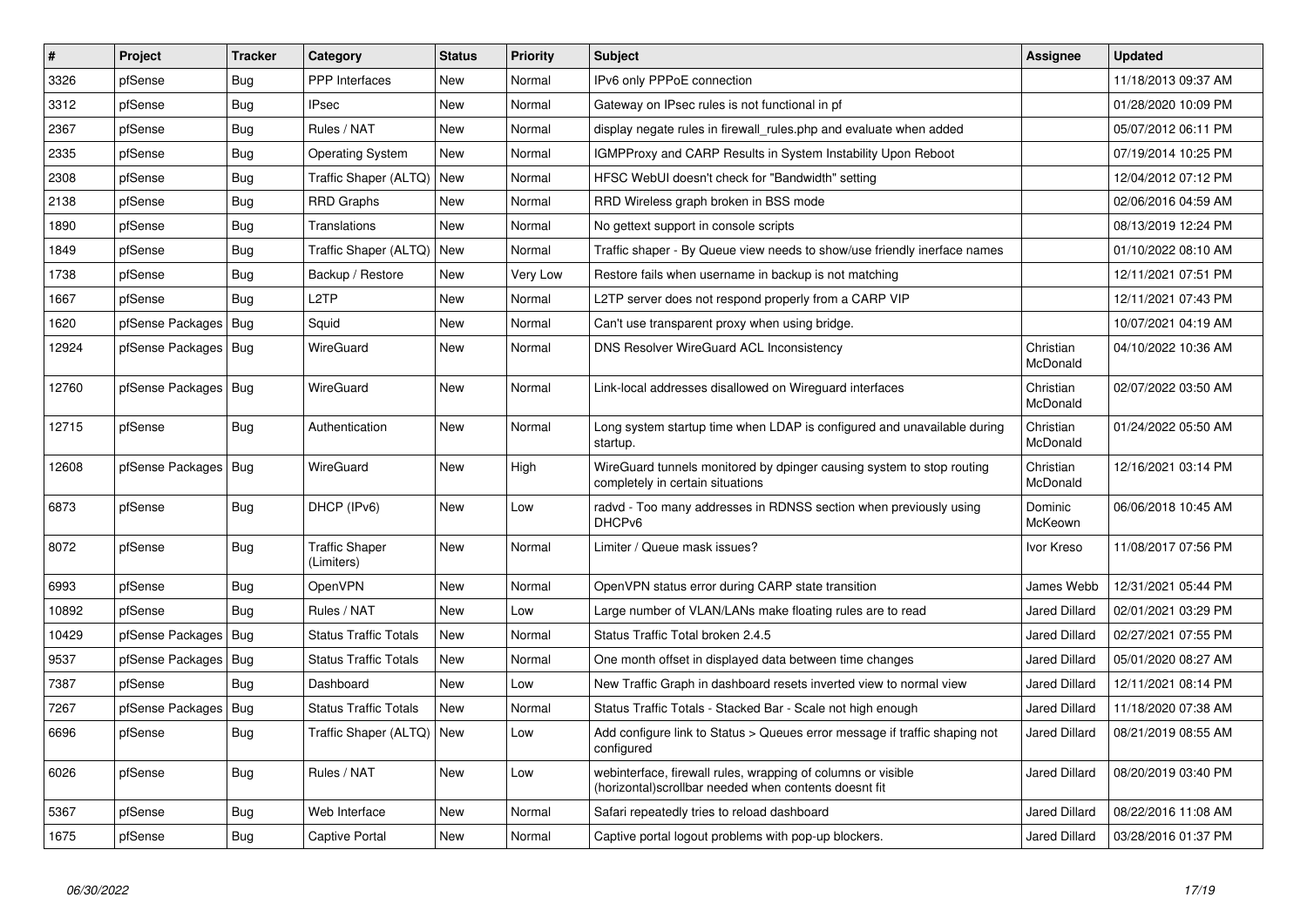| ∦     | Project          | <b>Tracker</b> | Category                            | <b>Status</b> | <b>Priority</b> | <b>Subject</b>                                                                                                                              | <b>Assignee</b> | <b>Updated</b>      |
|-------|------------------|----------------|-------------------------------------|---------------|-----------------|---------------------------------------------------------------------------------------------------------------------------------------------|-----------------|---------------------|
| 13240 | pfSense          | <b>Bug</b>     | Rules / NAT                         | New           | Normal          | User is forced to pick an NPt destination IPv6 prefix length even when<br>choosing a drop-down entry which contains a defined prefix length | Jim Pingle      | 06/28/2022 12:01 PM |
| 13228 | pfSense          | <b>Bug</b>     | Interfaces                          | New           | Normal          | Recovering interface gateway may not be added back into gateway groups<br>and rules when expected                                           | Jim Pingle      | 06/29/2022 04:31 PM |
| 13132 | pfSense          | <b>Bug</b>     | Backup / Restore                    | New           | Normal          | Two SSHDATA Sections in Restored Config Breaks Unit                                                                                         | Jim Pingle      | 06/29/2022 07:53 AM |
| 13090 | pfSense          | <b>Bug</b>     | OpenVPN                             | New           | Normal          | OpenVPN: do not use legacy deprecated netbios settings                                                                                      | Jim Pingle      | 04/22/2022 11:19 AM |
| 13089 | pfSense          | Bug            | OpenVPN                             | New           | Normal          | OpenVPN: fix some netbios options were preserved even if teh Netbios<br>option was unchecked                                                | Jim Pingle      | 04/22/2022 11:06 AM |
| 13088 | pfSense          | Bug            | <b>OpenVPN</b>                      | New           | Normal          | OpenVPN Client Overrides: properly hide/show form fields                                                                                    | Jim Pingle      | 06/08/2022 09:15 AM |
| 12942 | pfSense          | <b>Bug</b>     | Gateways                            | New           | Normal          | Code to kill states for old gateway when reconnecting an interface is<br>incorrect                                                          | Jim Pingle      | 06/28/2022 12:01 PM |
| 12811 | pfSense          | <b>Bug</b>     | Gateway Monitoring                  | New           | Normal          | Services are not restarted when PPP interfaces connect                                                                                      | Jim Pingle      | 06/30/2022 03:18 AM |
| 12335 | pfSense          | <b>Bug</b>     | <b>IPsec</b>                        | New           | Normal          | IPsec DNS inefficiency                                                                                                                      | Jim Pingle      | 06/28/2022 12:01 PM |
| 11997 | pfSense Packages | Bug            | <b>IPsec Profile Wizard</b>         | New           | Normal          | Add Support for Android Strongswan Profiles in the Profile Wizard                                                                           | Jim Pingle      | 07/10/2021 07:51 PM |
| 10294 | pfSense Packages | Bug            | <b>FRR</b>                          | New           | Normal          | FRR Route Counts Incorrect on Status Page                                                                                                   | Jim Pingle      | 02/26/2020 11:08 AM |
| 9889  | pfSense          | Bug            | Certificates                        | New           | Very Low        | CRL check for Intermediate CA CRLs fails                                                                                                    | Jim Pingle      | 11/08/2019 11:03 AM |
| 8516  | pfSense Packages | <b>Bug</b>     | FreeRADIUS                          | New           | Normal          | FreeRADIUS requires settings re-saved after pfSense upgrade                                                                                 | Jim Pingle      | 12/31/2021 05:58 PM |
| 8380  | pfSense          | <b>Bug</b>     | OpenVPN                             | New           | Normal          | OpenVPN RADIUS password length is not constant                                                                                              | Jim Pingle      | 07/17/2020 11:46 AM |
| 11797 | pfSense Packages | <b>Bug</b>     | <b>Status Traffic Totals</b>        | New           | Normal          | Traffic Totals lost upon reboot when using a ramdisk for /var and /tmp                                                                      | John Cornwell   | 04/10/2021 06:27 PM |
| 11626 | pfSense Plus     | <b>Bug</b>     | Authentication                      | New           | Normal          | Google LDAP connection failed due to lack of SNI for TLS 1.3                                                                                | Luiz Souza      | 06/27/2022 07:23 AM |
| 10875 | pfSense          | Bug            | Gateways                            | New           | Normal          | PPP periodic reset does not fully restore gateway group round-robin<br>functionality                                                        | Luiz Souza      | 11/05/2020 07:44 AM |
| 10708 | pfSense          | Bug            | Upgrade                             | New           | Normal          | ZFS bootpool boot symlink issue                                                                                                             | Luiz Souza      | 03/08/2021 07:03 AM |
| 8964  | pfSense          | Bug            | <b>IPsec</b>                        | New           | High            | IPsec async cryptography advanced setting - TCP traffic not passing<br>through                                                              | Luiz Souza      | 12/08/2020 12:09 PM |
| 8815  | pfSense          | Bug            | Interfaces                          | New           | Normal          | IP addresses are removed from interfaces when link is lost and either IPv4<br>or IPv6 is dynamic                                            | Luiz Souza      | 07/21/2021 07:49 AM |
| 8324  | pfSense          | Bug            | Hardware / Drivers                  | New           | Normal          | bxe cards require promisc for OSPF                                                                                                          | Luiz Souza      | 05/25/2020 03:19 PM |
| 8192  | pfSense          | Bug            | Gateway Monitoring                  | New           | Low             | dpinger - Change in ISP link-local IPv6 address drops connectivity                                                                          | Luiz Souza      | 11/05/2020 07:31 AM |
| 8100  | pfSense          | <b>Bug</b>     | CARP                                | New           | Normal          | pfsync Initially Deletes States on Primary for Connections Established<br>through Secondary                                                 | Luiz Souza      | 02/08/2022 12:59 PM |
| 8013  | pfSense          | <b>Bug</b>     | <b>IPsec</b>                        | <b>New</b>    | Normal          | IPsec MSS clamping value shared for IPv4 and IPv6                                                                                           | Luiz Souza      | 10/28/2021 01:37 PM |
| 7235  | pfSense          | <b>Bug</b>     | <b>IPsec</b>                        | New           | Normal          | 4860 has not got significant IPsec performance rising with enabled HW<br>acceleration                                                       | Luiz Souza      | 12/18/2021 04:32 PM |
| 6295  | pfSense          | <b>Bug</b>     | <b>Traffic Shaper</b><br>(Limiters) | New           | Normal          | Crash upon applying CODELQ to untagged parent interface when also<br>applied to daughter VLAN                                               | Luiz Souza      | 08/20/2019 02:44 PM |